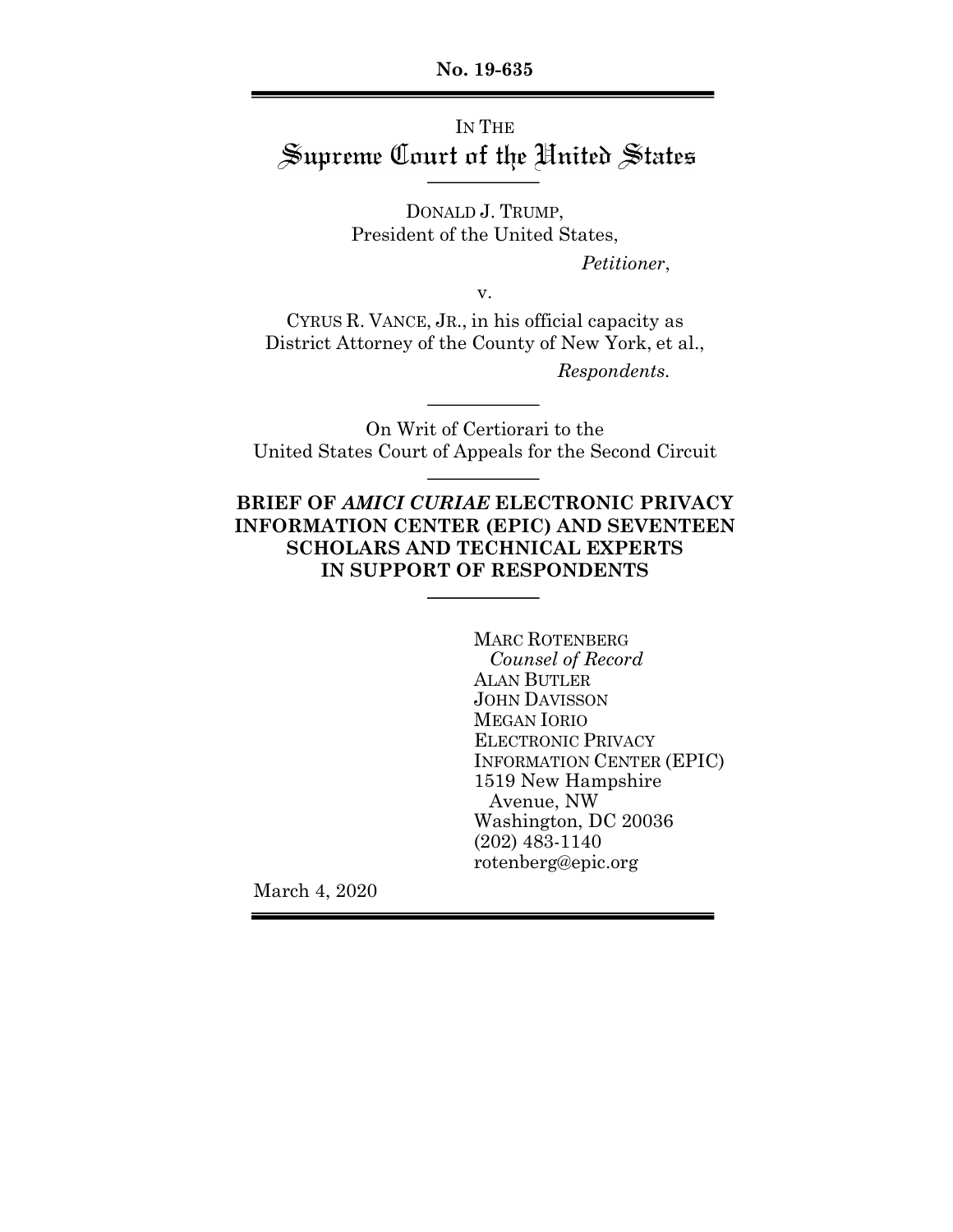# **TABLE OF CONTENTS**

| INTEREST OF THE AMICI CURIAE  1                                                                                              |
|------------------------------------------------------------------------------------------------------------------------------|
|                                                                                                                              |
|                                                                                                                              |
| The secrecy of President Trump's tax returns<br>L.                                                                           |
| Presidents and presidential candidates<br>А.<br>have routinely disclosed their tax returns                                   |
| The disclosure of tax returns allows the<br>В.<br>public to evaluate the President and                                       |
| $C_{\cdot}$<br>The secrecy of the President's tax returns<br>raises questions about improper conduct16                       |
| D. Congress and state legislatures have<br>introduced or enacted legislation<br>requiring the disclosure of presidential tax |
| II. The administration has simultaneously sought<br>to compel the disclosure of sensitive personal                           |
| A. The administration sought to obtain state<br>voter records but backed down after                                          |
| The administration sought to collect<br>B <sub>1</sub><br>citizenship status information until                               |
|                                                                                                                              |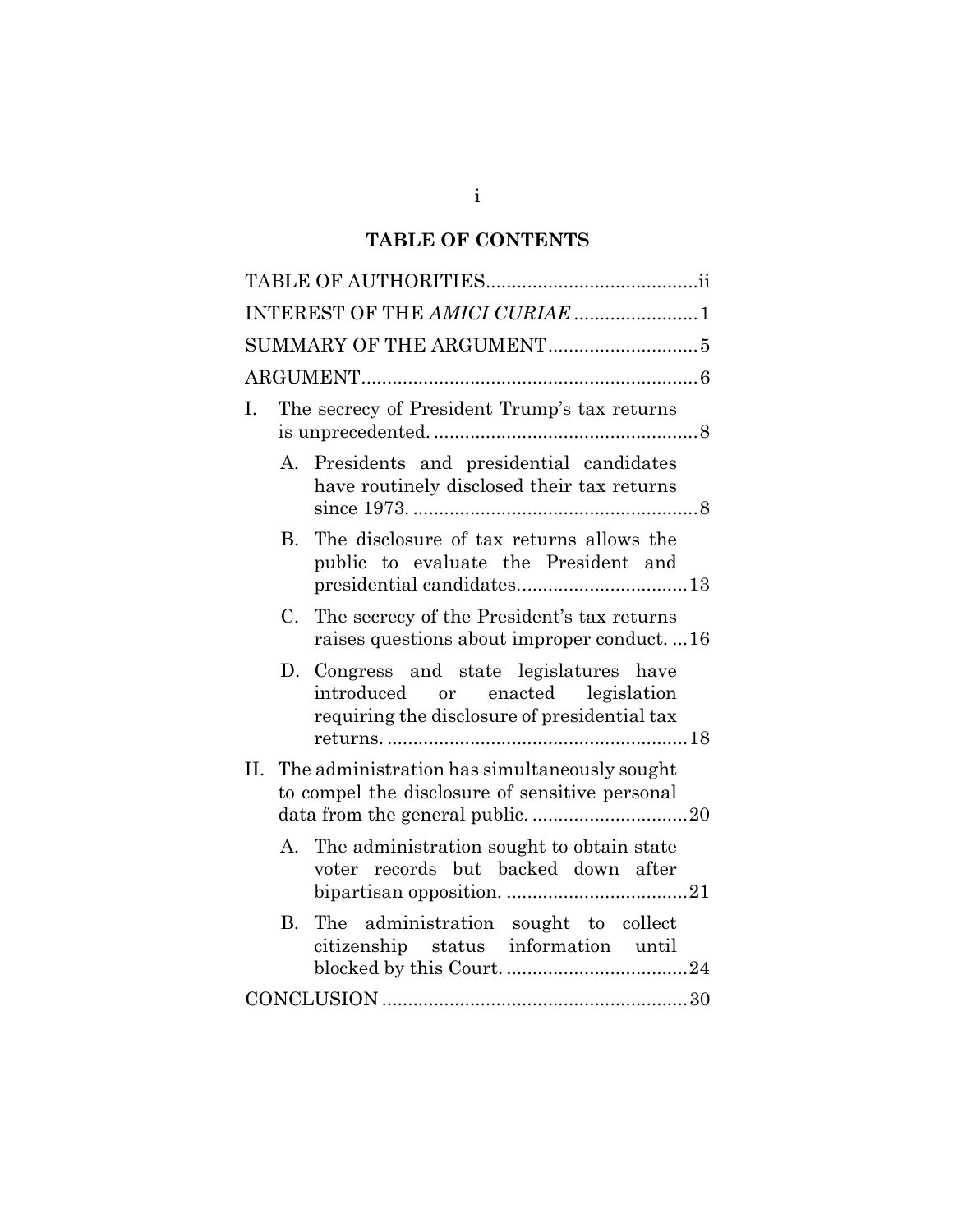# **TABLE OF AUTHORITIES**

# **CASES**

| Burson v. Freeman,                                                                                                                                                         |
|----------------------------------------------------------------------------------------------------------------------------------------------------------------------------|
|                                                                                                                                                                            |
| Comm. on Ways & Means, U.S. House of<br>Representatives v. Dep't of Treasury,<br>No. 19-1974 (D.D.C. filed July 2, 2019)  19                                               |
| Compañía General de Tabacos de Filipinas v.<br>Collector of Internal Revenue,<br>275 U.S. 87 (1927) (Holmes, J., dissenting)  16                                           |
| Dep't of Commerce v. New York,                                                                                                                                             |
| EPIC v. IRS,<br>261 F. Supp. 3d 1 (D.D.C. 2017), aff'd,                                                                                                                    |
| Trump v. Mazars USA, LLP,<br>940 F.3d 710 (D.C. Cir.), cert. granted,                                                                                                      |
| <b>STATUTES</b>                                                                                                                                                            |
|                                                                                                                                                                            |
| Act of July 2, 1909 (to provide for the expenses<br>of the Thirteenth December Census, and for                                                                             |
| Act of June 18, 1929 (to provide for the<br>fifteenth and subsequent decennial censuses<br>and to provide for apportionment of<br>Representatives in Congress), ch. 28, 46 |
| Presidential Tax Disclosure Act of 2019, H.R.                                                                                                                              |
|                                                                                                                                                                            |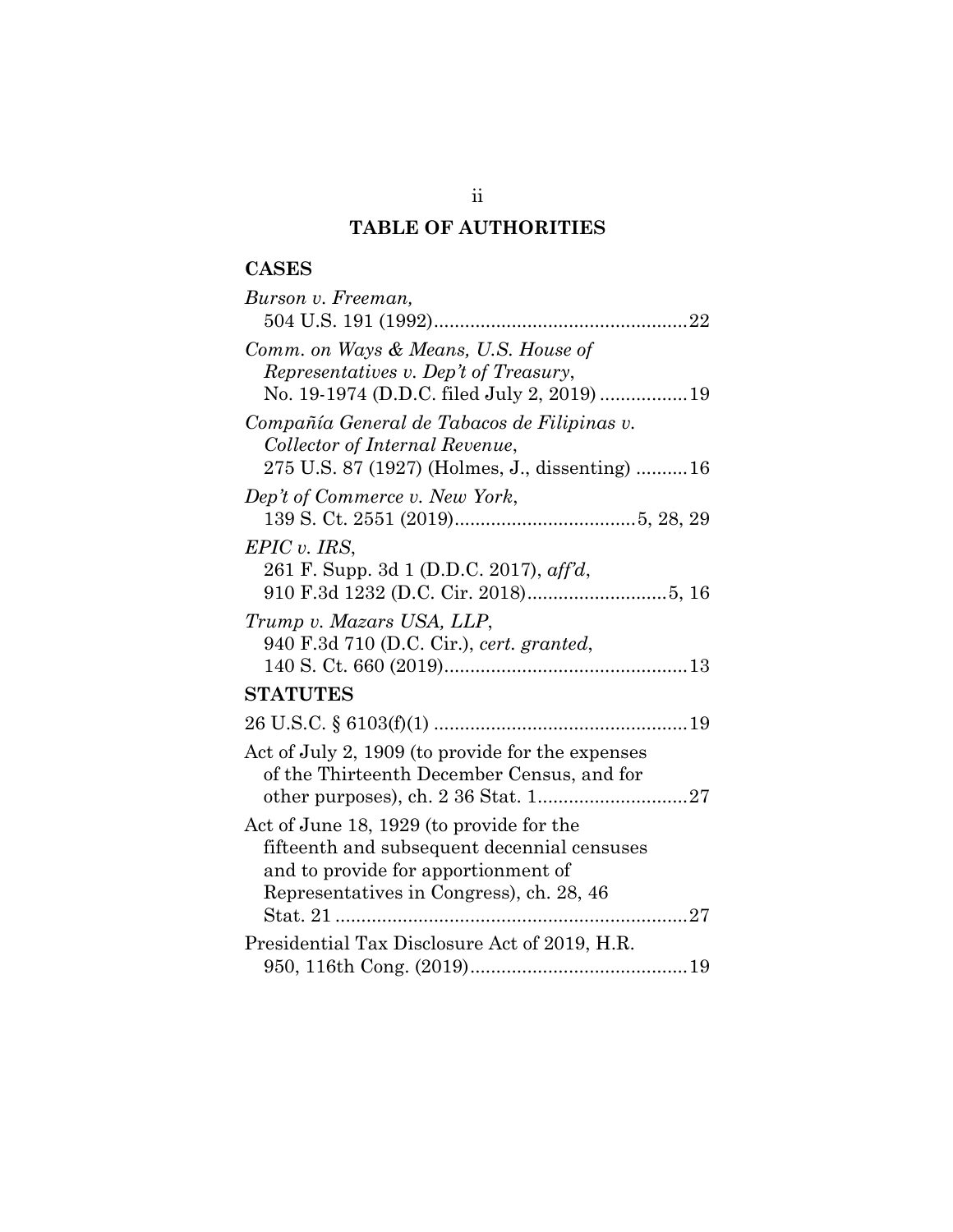| Restoring the Public Trust Act, H.R. 706,                                                         |  |
|---------------------------------------------------------------------------------------------------|--|
| Tax Reform Act of 1969, Pub. L. No. 91-172, 83                                                    |  |
| Tax Returns Released Under Specific Terms                                                         |  |
| <b>OTHER AUTHORITIES</b>                                                                          |  |
| Anita L. Allen, Unpopular Privacy: The Case<br>for Government Mandates, 32 Okla. City U.          |  |
| Bill Curry, Yearly Audits Set for Carter,                                                         |  |
| <i>Mondale</i> , Wash. Post, June 21, 197715                                                      |  |
| Bush Returns Show Benefit From '87 Tax Law<br><i>Changes, N.Y. Times, Apr. 22, 1988, at A1711</i> |  |
| Chris Suellentrop, Obama Takes No Shelter,                                                        |  |
| Claim of Franklin D. Roosevelt to the Dep't of                                                    |  |
| Comm'n on Wartime Relocation & Internment<br>of Civilians, Personal Justice Denied (1982) 28      |  |
| Daniel J. Hemel, Can New York Publish<br>President Trump's State Tax Returns?, 127                |  |
| David Cay Johnston, Tax Cuts Helped<br>President But Far Less So the Cheneys, N.Y.                |  |
| David E. Rosenbaum, Nixon Friend Gave<br>$Tricia$ \$25,000 Trust Fund in '58, N.Y.                |  |
| <b>EPIC</b> , Department of Homeland Security<br>Obtained Data on Arab Americans from             |  |
|                                                                                                   |  |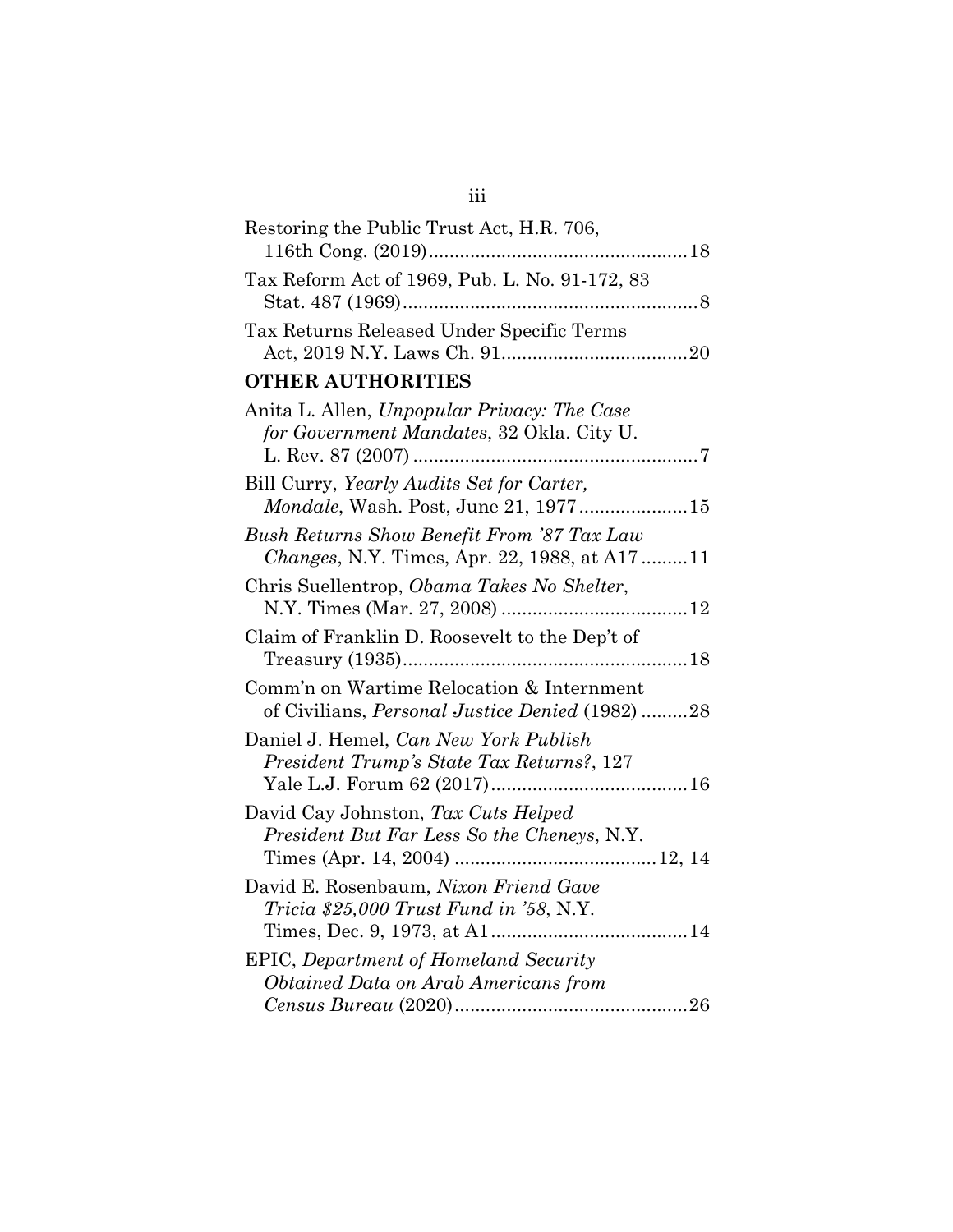| EPIC, EPIC v. Commerce (Census Privacy)                                                                                                            |
|----------------------------------------------------------------------------------------------------------------------------------------------------|
|                                                                                                                                                    |
|                                                                                                                                                    |
|                                                                                                                                                    |
| Income and Tax Information for the President<br>and Mrs. Ford, Gerald R. Ford Library (Dec.                                                        |
| Ira L. Tannenbaum, Income Tax Treatment of<br>Donation of Nixon Pre-Presidential Papers,<br>134 Tax Notes 313 (Jan. 16, 2012) (originally          |
|                                                                                                                                                    |
| Jeff Gerth, Clintons Joined S.& L. Operator in<br>an Ozark Real-Estate Venture, N.Y. Times,                                                        |
| Jeff Stein & Erica Werner, Senate Investigators<br>Interview IRS Whistleblower About Alleged<br>Interference with Trump or Pence Audit,            |
| John Herbers, Nixon Reveals Financial File,<br>Asks Congress Panel to Decide if He Owes<br>\$267,000 More in Tax, N.Y. Times, Dec. 9,              |
| Joseph J. Thorndike, JCT Investigation of<br>Nixon's Tax Returns, 151 Tax Notes 1527                                                               |
| Joseph J. Thorndike, <i>Private Returns</i> , <i>Public</i><br>Rewards: The Politics of Tax Records, Tax<br>Analysts (Apr. 2, 2008) 14, 15, 17, 18 |
| Julie Johnson, Revisions in U.S. Tax Code<br>Saved Reagans About \$6,000 in 1987, N.Y.                                                             |

iv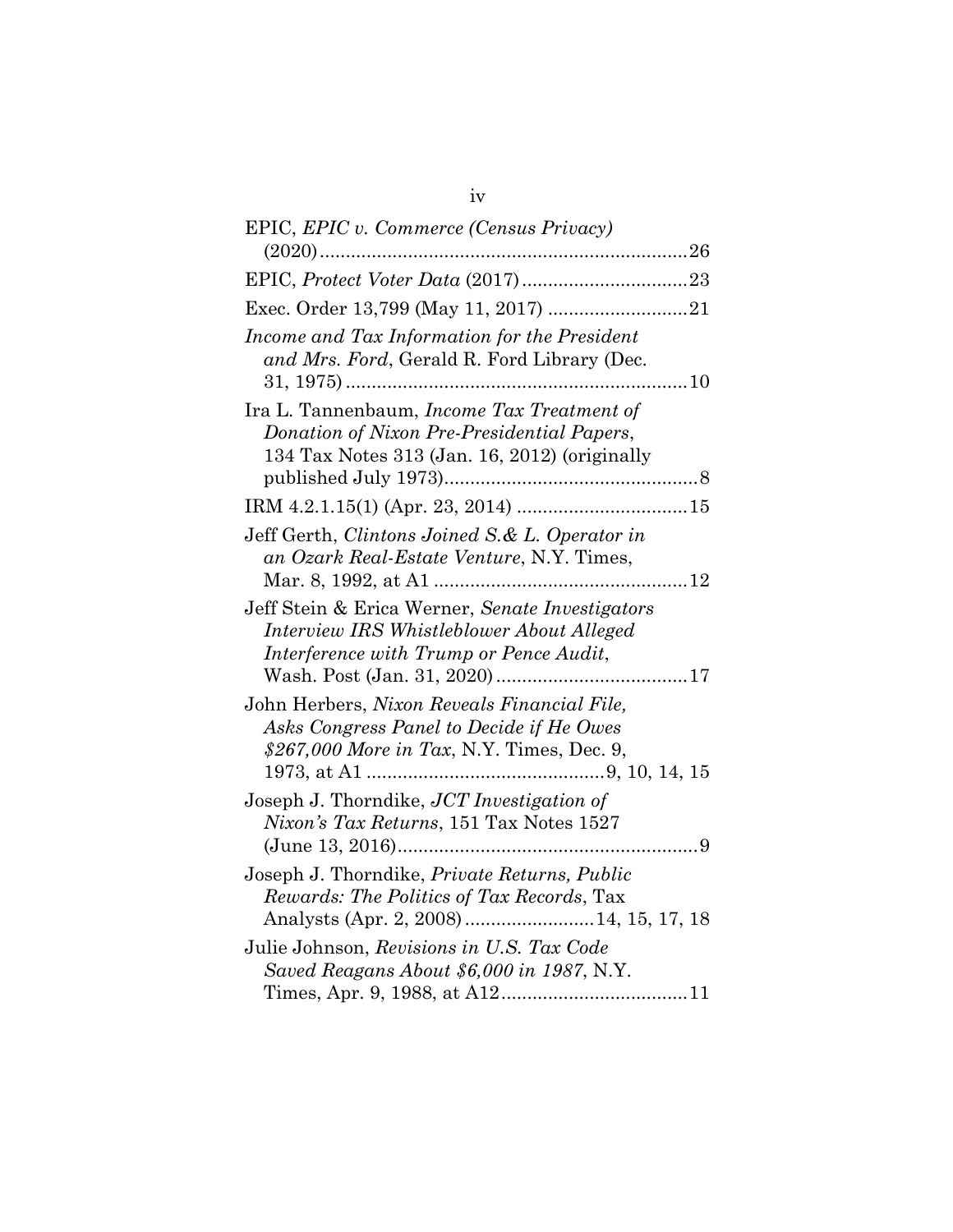| Letter from Attorneys Gen. of Twenty U.S.<br>States to Wilbur Ross, Sec'y of Commmerce                                                                                                              |             |
|-----------------------------------------------------------------------------------------------------------------------------------------------------------------------------------------------------|-------------|
| Letter from Kris Kobach, Vice Chairman,<br>Presidential Advisory Comm'n on Election<br>Integrity, to Elaine Marshall, Sec'y of State,                                                               |             |
| Letter from Michele Reagan, Arizona Sec'y of                                                                                                                                                        |             |
| Letter from Representative Anna G. Eshoo, et                                                                                                                                                        |             |
| Letter from Richard E. Neal, Chairman, House<br>Comm. on Ways & Means, to Charles P.<br>Retting, Comm'r, Internal Revenue Serv., &<br>Steven T. Mnuchin, Sec'y, Dep't of Treasury<br>(May 10, 2019) |             |
| Letter from Sen. Dianne Feinstein et al. to<br>Wilbur Ross, Sec'y of Commerce (Jan. 5,                                                                                                              | $\ldots$ 25 |
| Letter from Wilbur Ross, Sec'y of Commerce, to<br>Karen Dunn Kelley, Under Sec'y for Econ.                                                                                                          |             |
| Lynette Clemetson, Census Policy on Providing<br>Sensitive Data Is Revised, N.Y. Times (Aug.                                                                                                        |             |
| Lynette Clemetson, Homeland Security Given<br>Data on Arab-Americans, N.Y. Times (July                                                                                                              |             |
| Marc Rotenberg, Opinion, Trump's Double<br>Standard When It Comes to Privacy,                                                                                                                       |             |
|                                                                                                                                                                                                     |             |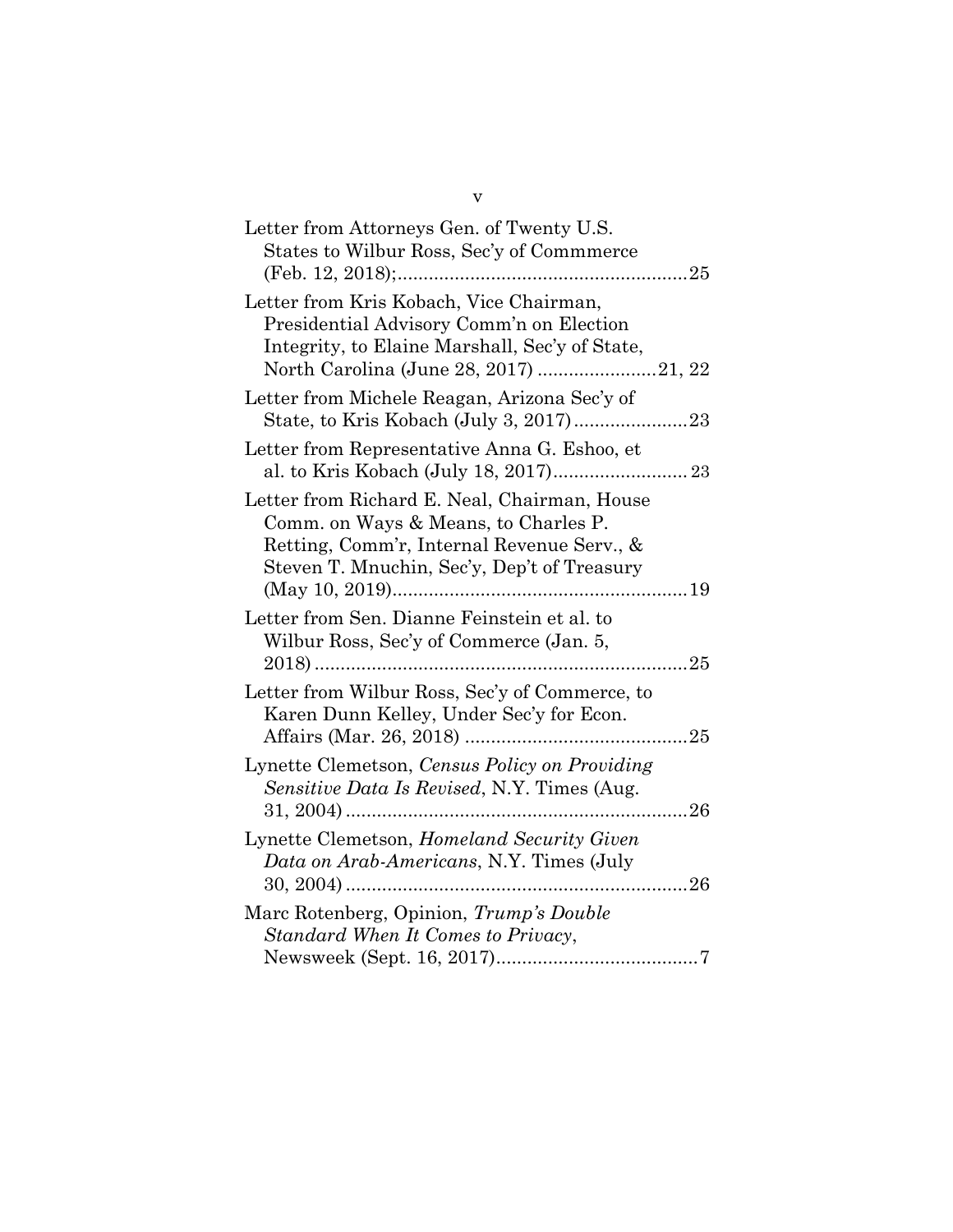| Margo Anderson & William Seltzer, Census<br>Confidentiality Under the Second War<br>Powers Act (1942-1947) (2007) (unpublished                                               |
|------------------------------------------------------------------------------------------------------------------------------------------------------------------------------|
| Margo Anderson & William Seltzer, Challenges<br>to the Confidentiality of U.S. Federal<br>Statistics, 1910-1965, 23 J Official Stat. 1<br>.27<br>$(2007)$                    |
| Mark Landler, Obama, Like Buffett, Had<br>Lower Tax Rate Than His Secretary, N.Y.                                                                                            |
| Michael Chertoff, Opinion, Trump's Voter Data<br>Request Poses an Unnoticed Danger, Wash.                                                                                    |
| Mikelyn Meyers, U.S. Census Bureau,<br>Presentation on Respondent Confidentiality<br>Concerns and Possible Effects on Response<br>Rates and Data Quality for the 2020 Census |
| Nick Kotz, Nixon Gift Raises Questions, Wash.                                                                                                                                |
| Notice of Deletion, EPIC v. Presidential<br><i>Advisory Comm'n on Election Integrity, No.</i>                                                                                |
| Presidential Tax Returns,                                                                                                                                                    |
| Press Release, Delbert Hosemann, Miss. Sec'y                                                                                                                                 |
| Press Release, Senator Amy Klobuchar,<br>Klobuchar, Reed, Senators Demand That<br>Presidential Advisory Commission Rescind<br>Request for State Election Officials' Voter    |

vi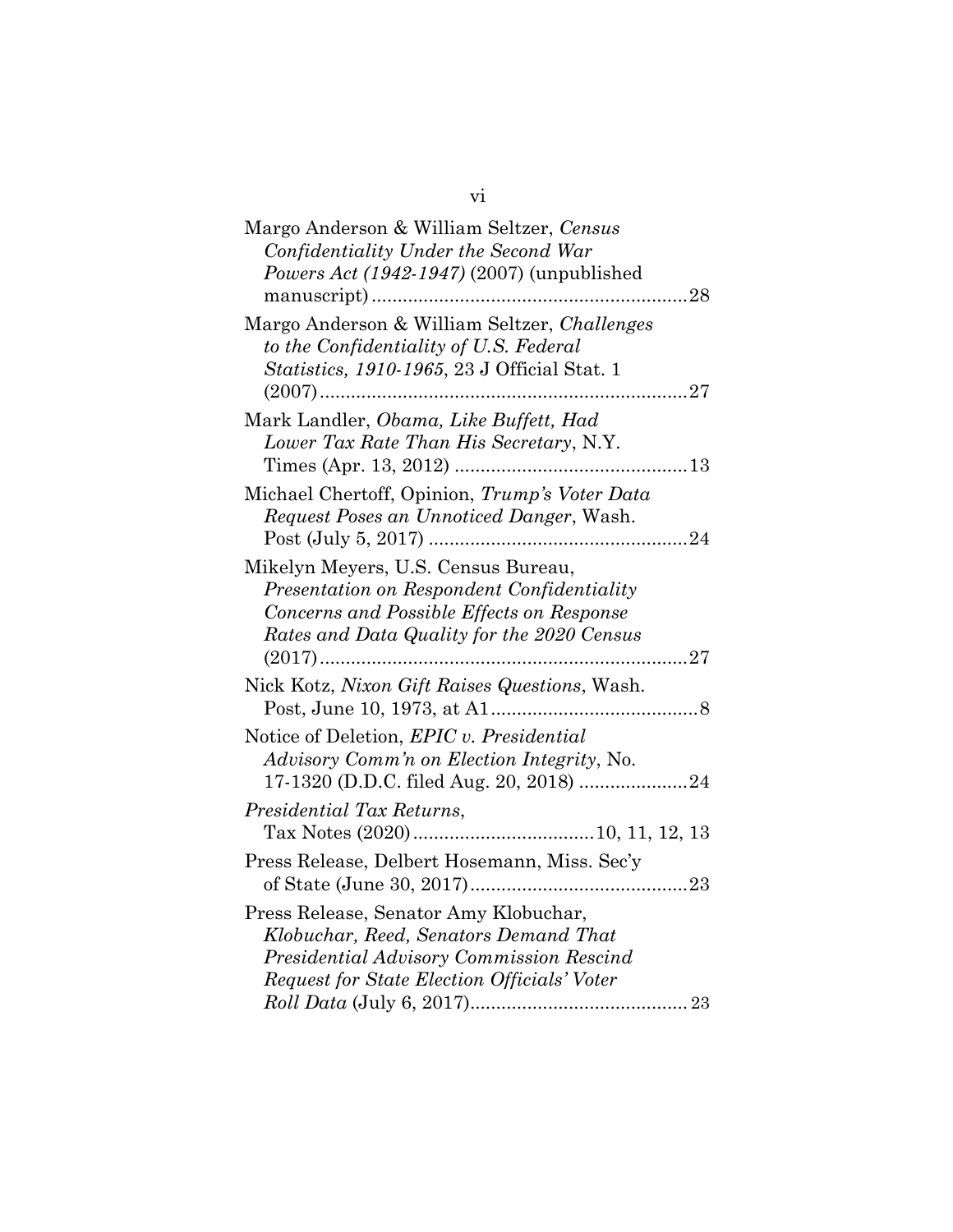| R. W. Apple Jr., Nixon Declares He Didn't<br>Profit From Public Life, N.Y. Times (Nov. 18,                                                     |  |
|------------------------------------------------------------------------------------------------------------------------------------------------|--|
| Ryan Kelly, Presidential Candidates' Tax<br>Returns, Roll Call (Oct. 21, 2016)  10, 11, 12                                                     |  |
| Samuel D. Warren & Louis D. Brandeis, The                                                                                                      |  |
| State Elections Legislation Database, Nat'l<br>Conference of State Legislatures (Jan. 24,<br>20                                                |  |
| Tax Evasion and Avoidance, Hearing Before<br>the Joint Comm. on Tax Evasion &<br><i>Avoidance</i> , 75th Cong. (1937) (statement of            |  |
| President Franklin D. Roosevelt) 17                                                                                                            |  |
| The Bushes Report Income But Only Part of the                                                                                                  |  |
| The President's Finances, 9 Weekly Comp.                                                                                                       |  |
| U.S. Conference of Mayors, <i>Nation's Mayors to</i><br>Secretary Ross: Don't Politicize Census.<br>Remove the Citizenship Question. (Mar. 27, |  |
| U.S. Dep't of Commerce, United States Census                                                                                                   |  |
| U.S. Individual Income Tax Return of George<br>H. W. Bush & Barbara P. Bush (Mar. 24,                                                          |  |
| Wendell Rawls Jr., Returns Show Carter Paid<br>\$48,000 in Taxes in '77, N.Y. Times, June 16,                                                  |  |
|                                                                                                                                                |  |

# vii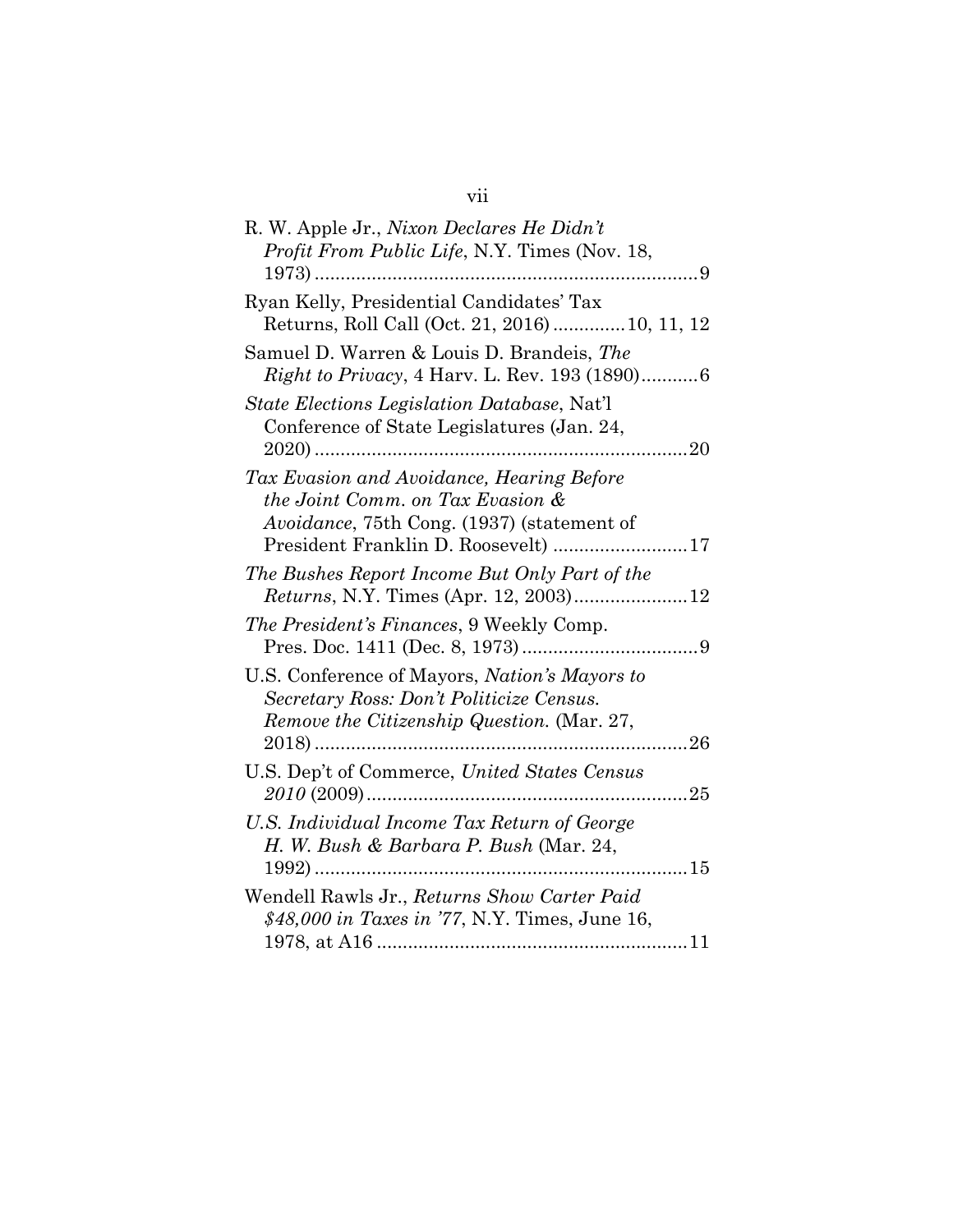#### **INTEREST OF THE** *AMICI CURIAE*

The Electronic Privacy Information Center (EPIC) is a public interest research center in Washington, D.C.1 EPIC was established in 1994 to focus public attention on emerging civil liberties issues, to promote government transparency, and to protect privacy, the First Amendment, and other constitutional values.

As one of the nation's leading advocates for both privacy protection and open government, EPIC has a particular interest in how the Court assesses the privacy claims of the President regarding the release of his tax returns. In EPIC's view, following from the famous Brandeis/Warren article *The Right to Privacy*, the returns should be released because the President, by virtue of his office, has the most diminished privacy claim of any person. This was well understood in the 1890 article and events since have only underscored this key insight.

EPIC has also litigated two cases for the public disclosure of President Donald J. Trump's tax returns and related records. In *EPIC v. IRS*, 910 F.3d 1232 (D.C. Cir. 2018), EPIC sought public disclosure of the President's personal tax returns pursuant to the FOIA and the Internal Revenue Service ("IRS") authority under 26 U.S.C.  $\S$  6103(k)(3) to "disclose return information . . . to correct a misstatement of fact published or disclosed with respect to [a] taxpayer's return[.]" In *EPIC v. IRS II*, No. 18-902 (D.D.C. filed Apr. 17, 2018),

<sup>1</sup> Both parties consent to the filing of this brief. In accordance with Rule 37.6, the undersigned states that no monetary contributions were made for the preparation or submission of this brief, and this brief was not authored, in whole or in part, by counsel for a party.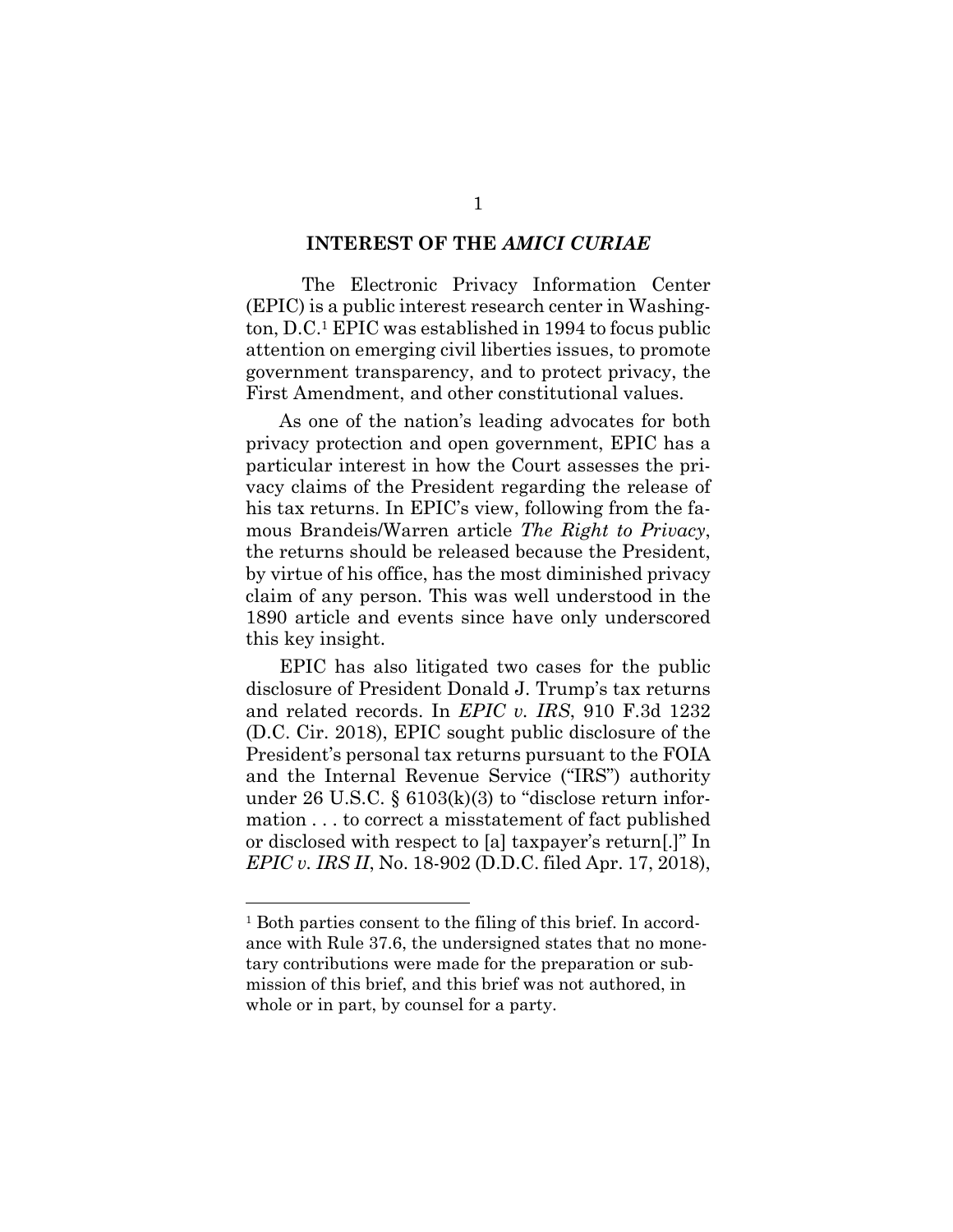EPIC is seeking records of offers-in-compromise accepted by the IRS from President Trump and several hundred associated business entities, which "shall be disclosed to members of the general public" under 26 U.S.C.  $\S$  6103(k)(1) and the FOIA.

Moreover, EPIC has filed numerous briefs before this Court and other federal courts concerning government accountability and public access to information. *See, e.g.*, Brief of Amici Curiae EPIC et al., *Dep't of Commerce v. New York*, 139 S. Ct. 2551 (2019) (No. 18- 966) (arguing that the Census Bureau unlawfully failed to publish privacy impact assessments before introducing a citizenship question to the 2020 Census); Brief of Amici Curiae EPIC et al., *Food Mktg. Inst. v. Argus Leader Media*, 139 S. Ct. 2356 (2019) (No. 18- 841) (arguing that public access to business records under the Freedom of Information Act ("FOIA") promotes accountability of enforcement agencies); Brief of Amici Curiae EPIC et al., *FCC v. AT&T*, 562 U. S. 397  $(2011)$  (No. 09-1279) (arguing that the phrase "personal privacy" in the FOIA applies to individuals, not corporations); Brief of Amici Curiae EPIC et al., *ATF v. City of Chicago*, 537 U.S. 1229 (2003) (02-322) (arguing that FOIA procedures should be updated "in an age of electronic record keeping" to ensure both government oversight and personal privacy).

EPIC's brief is joined by the following distinguished experts in law, technology, and public policy.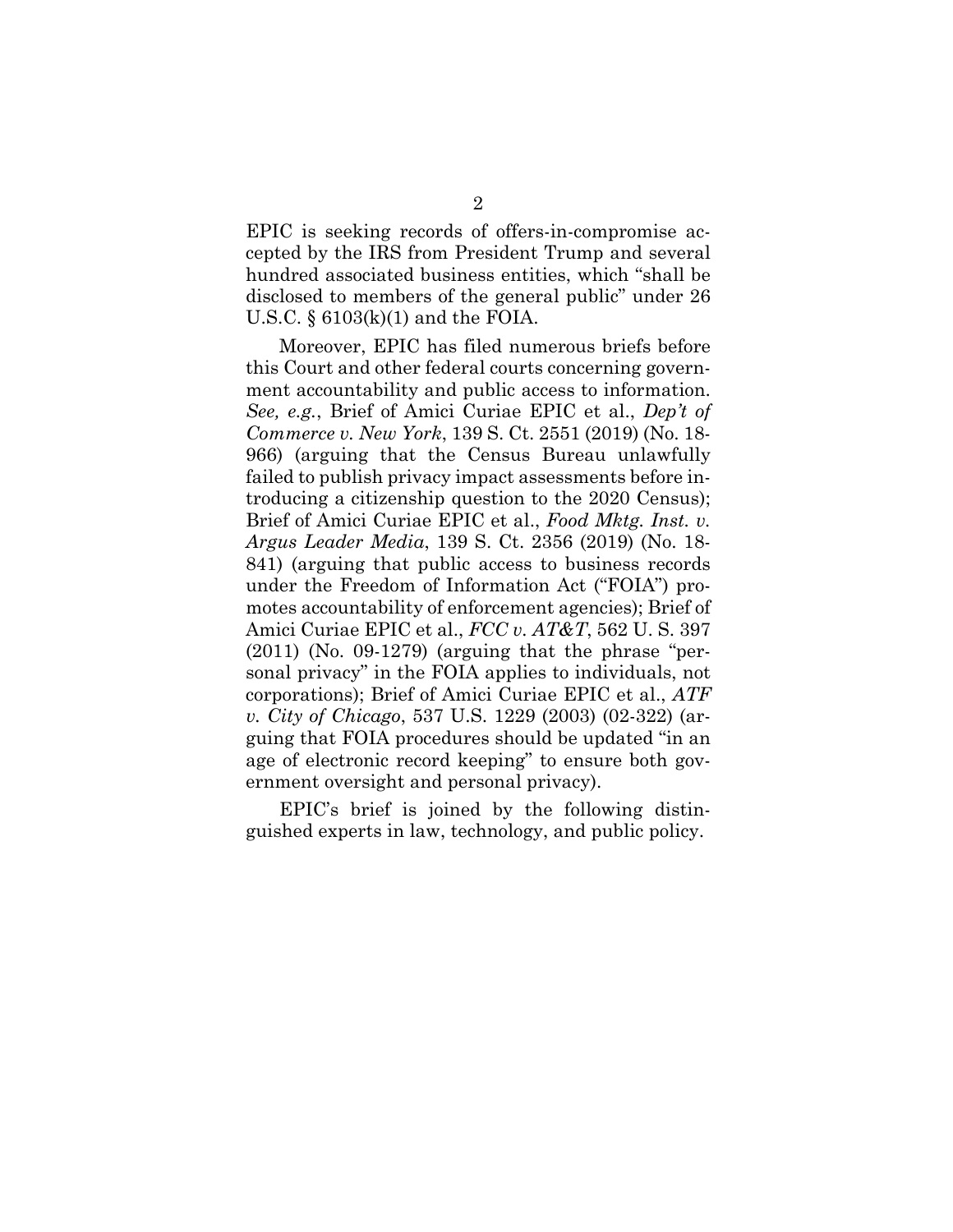**Legal Scholars and Technical Experts** Danielle Keats Citron Professor of Law, Boston University School of Law; Vice President, Cyber Civil Rights Initiative Hon. David Flaherty Former Information and Privacy Commissioner for British Columbia Jerry Kang Korea Times—Hankook Ilbo Chair in Korean American Studies and Law and Distinguished Professor of Law, UCLA School of Law Len Kennedy EPIC Scholar-in-Residence Harry R. Lewis Gordon McKay Professor of Computer Science, Harvard University Dr. Pablo Garcia Molina Assistant Vice President, Chief Information Security Officer, Drexel University Mary Minow Library Law Consultant Dr. Peter G. Neumann Chief Scientist, SRI International Computer Science Lab Deborah C. Peel, M.D. President of Patient Privacy Rights Dr. Bilyana Petkova Affiliate Scholar, Yale Information Society Project

3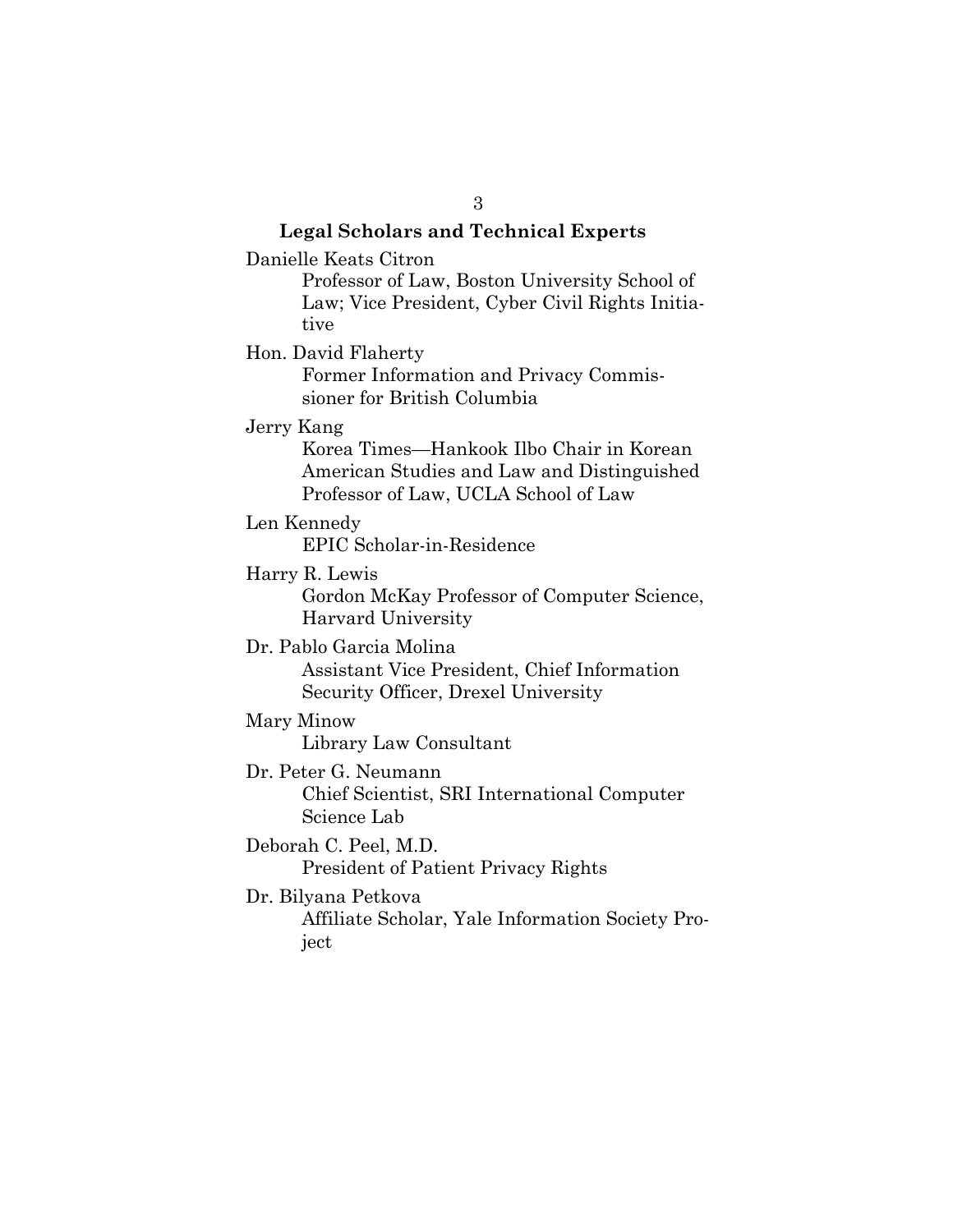Paul M. Smith Distinguished Visitor from Practice, Georgetown University Law Center Sherry Turkle Abby Rockefeller Mauzé Professor of the Social Studies of Science and Technology, MIT Edward G. Viltz President, Global Charter Consultants Jim Waldo Gordon McKay Professor of Computer Science, Harvard University Ari Ezra Waldman Professor of Law, Director, Innovation Center for Law and Technology, New York Law School Christopher Wolf Board Chair, Future of Privacy Forum Shoshana Zuboff Charles Edward Wilson Professor of Business

Administration, Emerita, Harvard Business School

(Affiliations are for identification only)

4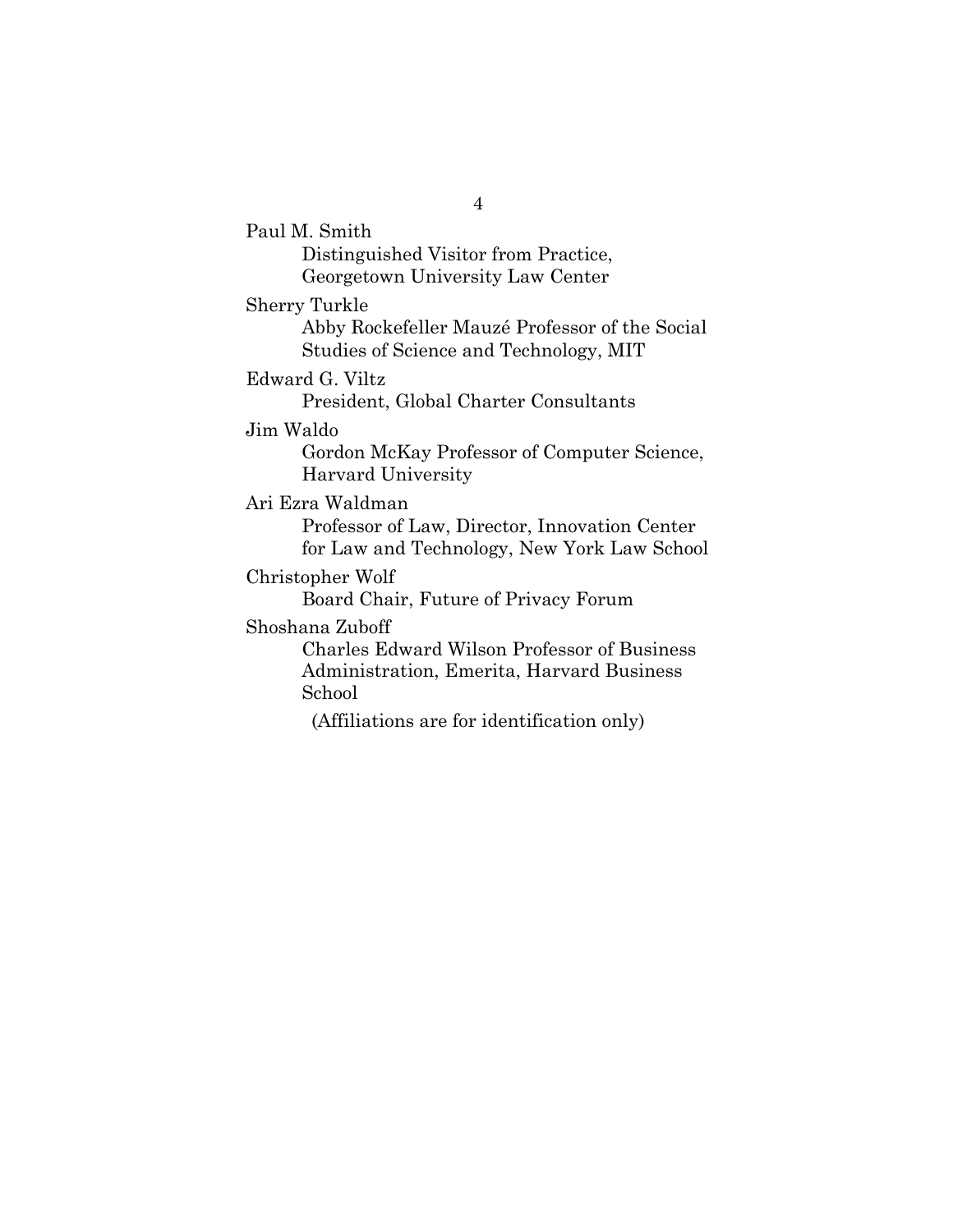#### **SUMMARY OF THE ARGUMENT**

For half a century, Presidents have routinely released their tax returns to the American public. These disclosures are an essential check on the modern Presidency. Presidents Richard Nixon, Jimmy Carter, Ronald Reagan, George H. W. Bush, Bill Clinton, George W. Bush, and Barack Obama—along with dozens of other presidential candidates—have disclosed their returns to the public. President Donald J. Trump has not. The secrecy of President Trump's tax returns has raised questions about foreign influence, financial entanglements, and possible wrongdoing. Yet the public "remain[s] in the dark" about what the President's returns would reveal. *EPIC v. IRS*, 261 F. Supp. 3d 1, 3 (D.D.C. 2017), *aff'd*, 910 F.3d 1232 (D.C. Cir. 2018).

Even as the President insists on the privacy of his financial information, this administration has sought to obtain the voting records and citizenship status of Americans. Both efforts were unprecedented. A presidential commission tried to obtain state voter records until bipartisan opposition from state secretaries and members of Congress led to the shuttering of the commission and the deletion of the personal information wrongly obtained. The Department of Commerce attempted to collect data about citizenship status through a controversial modification to the decennial census. The agency reversed course only after this Court ruled that the Government's stated rationale for adding the citizenship question was "incongruent" with the record evidence. *Dep't of Commerce v. New York*, 139 S. Ct. 2551, 2575 (2019).

This is inverted liberty: privacy for the President and compelled disclosure of personal data for the public. That is antithetical to the structure and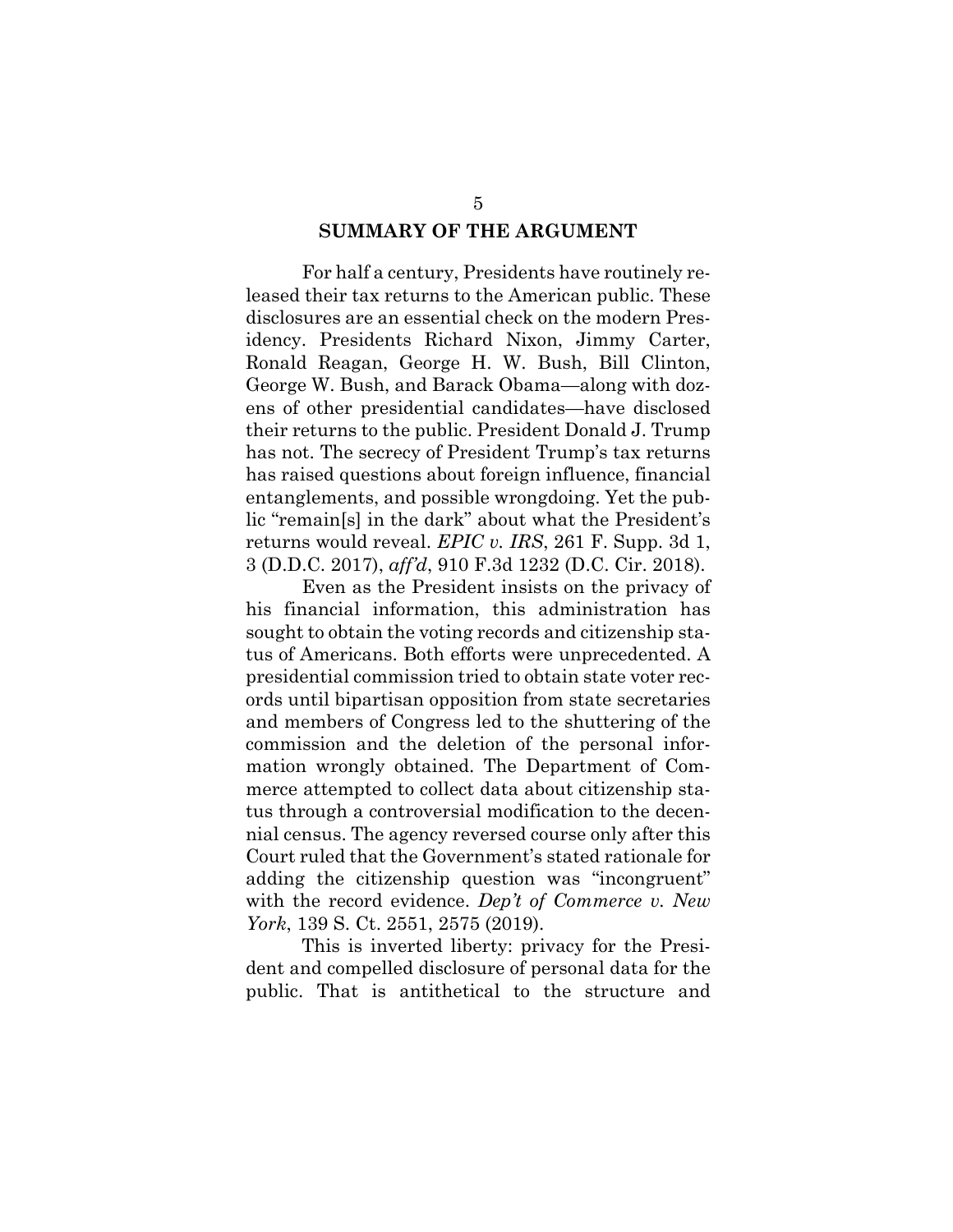practice of modern democracies which safeguard the privacy of citizens and impose transparency obligations on political leaders, most notably the President.

The Court in this case can take a half step toward undoing the information asymmetry that is now emerging. EPIC urges the Court to allow enforcement of the grand jury subpoena for the President's tax returns—information that was previously and routinely made available to the public.

#### **ARGUMENT**

The longstanding practice of disclosing presidential tax returns reflects a central principle of modern democracies: privacy must sometimes yield to accountability. As Samuel Warren and Louis Brandeis observed long ago, "[i]t is the *unwarranted* invasion of individual privacy which is reprehended, and to be, so far as possible, prevented. . . . There are persons who may reasonably claim as a right, protection from the notoriety entailed by being made the subject of journalistic enterprise. There are others who, in varying degrees, have renounced the right to live their lives screened from public observation." Samuel D. Warren & Louis D. Brandeis, *The Right to Privacy*, 4 Harv. L. Rev. 193, 215 (1890) (emphasis added). Brandeis and Warren made clear that "[t]he right to privacy does not prohibit any publication of a matter which is of public or general interest." *Id.* at 214. The authors further explained, "the design of the law must be to protect those persons with whose affairs the community has no legitimate concern from being dragged into an undesirable and undesired publicity." *Id.* The authors provided the specific example of a "would-be congressman," *id*. at 15, to make clear that the privacy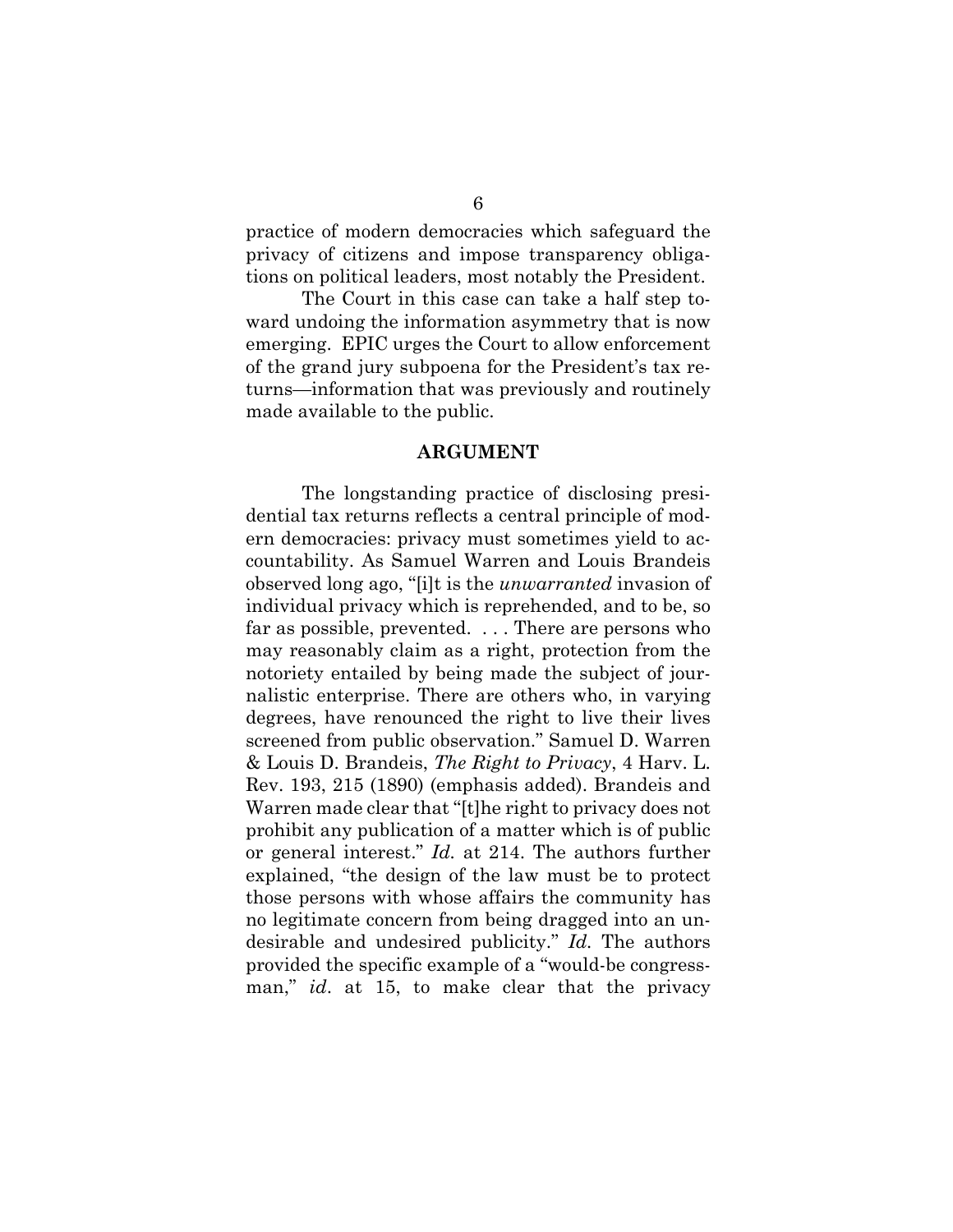protections that would apply for a private person would not apply to a public figure.

By refusing to disclose his tax returns, President Trump has claimed a right of privacy that is at odds with the original conception and has broken from more than 40 years of precedent. The President's secrecy has prevented the public from fully assessing the nature of his financial entanglements and the lawfulness of his tax filings. At the same time, the administration has sought to undertake the unprecedented collection of voter records and citizenship data from the general public. This should concern the Court. "In countries lacking strong democratic institutions [there is] surveillance of the public, secrecy for the leaders." Marc Rotenberg, Opinion, *Trump's Double Standard When It Comes to Privacy*, Newsweek (Sept. 16, 2017) ("[P]rivacy and openness operate as twin pillars that sustain modern democratic governments.")<sup>2</sup> Through this inverted liberty, the President and the administration have "turn[ed] privacy into a weapon," using it as a tool "to reduce the transparency of [government] operations and the accountability of officials." Anita L. Allen, *Unpopular Privacy: The Case for Government Mandates*, 32 Okla. City U. L. Rev. 87, 93–94 (2007).

This Court should not allow the President's claim of privacy to block a lawful grand jury subpoena for the President's tax returns. The Court should affirm the ruling of the lower court and ensure that basic presidential accountability is maintained.

<sup>2</sup> https://www.newsweek.com/trumps-double-standardwhen-it-comes-privacy-666234.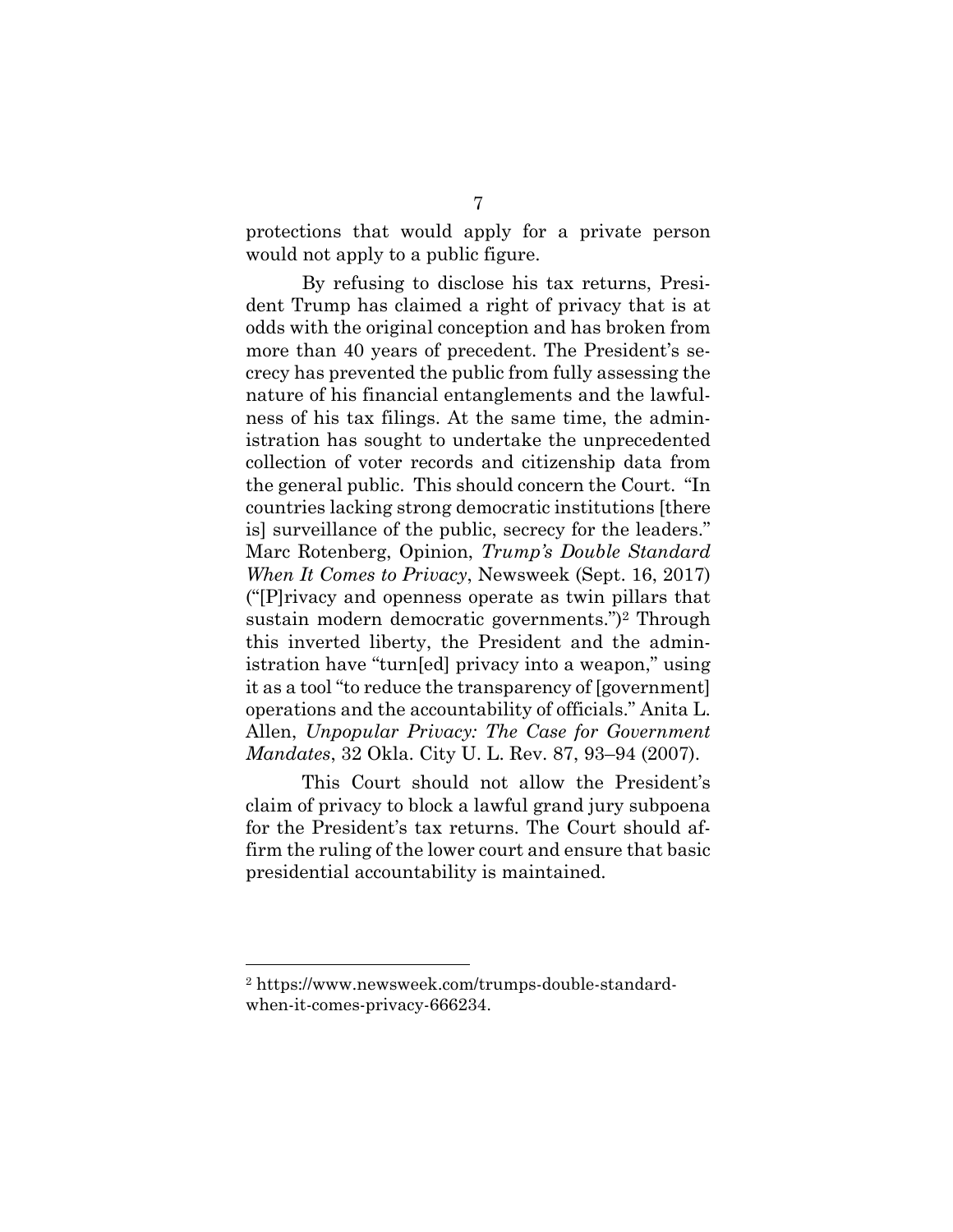**I. The secrecy of President Trump's tax returns is unprecedented.**

#### **A. Presidents and presidential candidates have routinely disclosed their tax returns since 1973.**

The practice of presidential tax return disclosure stretches back to the Nixon administration. In 1969, Congress amended the Internal Revenue Code to "eliminate the excessive benefits stemming from the [charitable] contribution of appreciated property," including—notably—the letters and memoranda of Presidents. Ira L. Tannenbaum, *Income Tax Treatment of Donation of Nixon Pre-Presidential Papers*, 134 Tax Notes 313, 314 (2012) (originally published July 1973); *see also* Tax Reform Act of 1969, Pub. L. No. 91-172 § 514, 83 Stat. 487, 643 (1969). "As a result, only if President Nixon made a gift of Presidential documents in 1969 . . . could he qualify for a charitable contribution deduction for any amount in excess of the cost of the paper on which the documents were written." Tannenbaum, *supra*, at 314.

In June 1973, the Washington Post reported that President Nixon had claimed a deduction of over \$500,000 on his 1969 tax return after donating many of his papers to the National Archives just before the new law took effect.<sup>3</sup> Nick Kotz, *Nixon Gift Raises Questions*, Wash. Post, June 10, 1973, at A1. Over the

<sup>3</sup> A Congressional investigation later determined that President Nixon had not completed a "valid gift" of his papers before the 1969 deadline. Joint Comm. on Internal Revenue Taxation, Examination of President Nixon's Tax Returns For 1969 Through 1972, S. Rep. No. 73-768, at 41 (1974).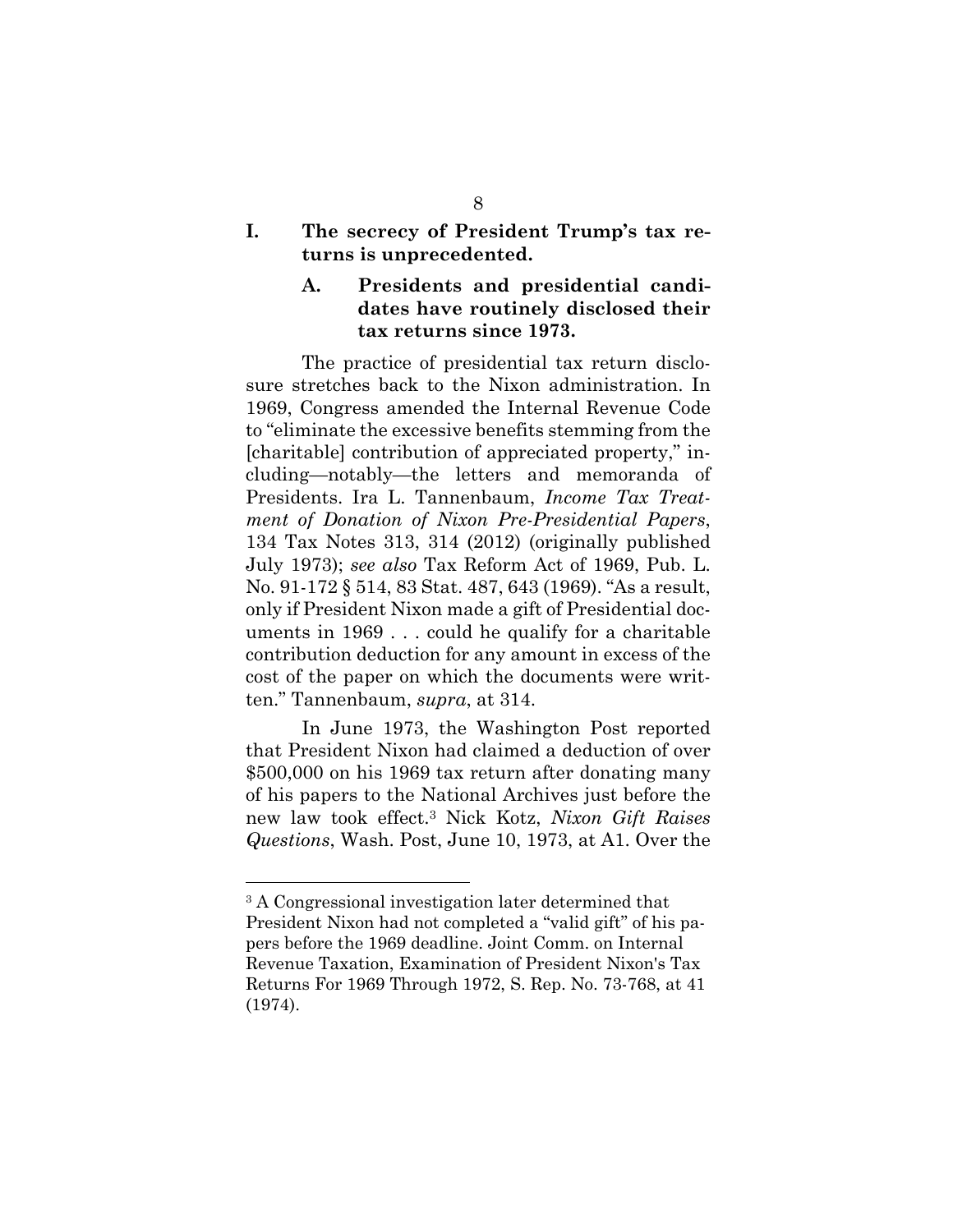next several months, the controversy surrounding the President's charitable deductions "expanded to include numerous issues with the returns Nixon had filed between 1968 and 1972. . . . Nixon, it seemed, had played fast and loose with the revenue laws, exploiting his position to minimize taxes and avoid scrutiny from the IRS." Joseph J. Thorndike, *JCT Investigation of Nixon's Tax Returns*, 151 Tax Notes 1527, 1527 (June 13, 2016). In October 1973, an IRS employee "leaked key information about Nixon's returns," including the revelation that the Nixons had paid less than \$1,000 in federal income taxes in 1970 and 1971. *Id.* at 1530.

President Nixon initially resisted calls for greater transparency of his finances, famously answering that he was "not a crook." R. W. Apple Jr., *Nixon Declares He Didn't Profit From Public Life*, N.Y. Times (Nov. 18, 1973).<sup>4</sup> But in December 1973, President Nixon gave into public pressure, publishing tax returns and related records from his first four years in office. John Herbers, *Nixon Reveals Financial File, Asks Congress Panel to Decide if He Owes \$267,000 More in Tax*, N.Y. Times, Dec. 9, 1973, at A1.<sup>5</sup> In a statement released with his returns, Nixon explained that the "confidentiality of my private finances is far less important to me than the confidence of the American people in the integrity of the President." *The President's Finances*, 9 Weekly Comp. Pres. Doc. 1411 (Dec. 8, 1973). Among other revelations, Nixon's financial records showed that he had "more than tripl[ed]

<sup>4</sup> https://www.nytimes.com/1973/11/18/archives/nixon-declares-he-didnt-profit-from-public-life-predicts-both.html. <sup>5</sup> https://www.nytimes.com/1973/12/09/archives/voluminous-data-emergency-preparation-president-concedes-material.html.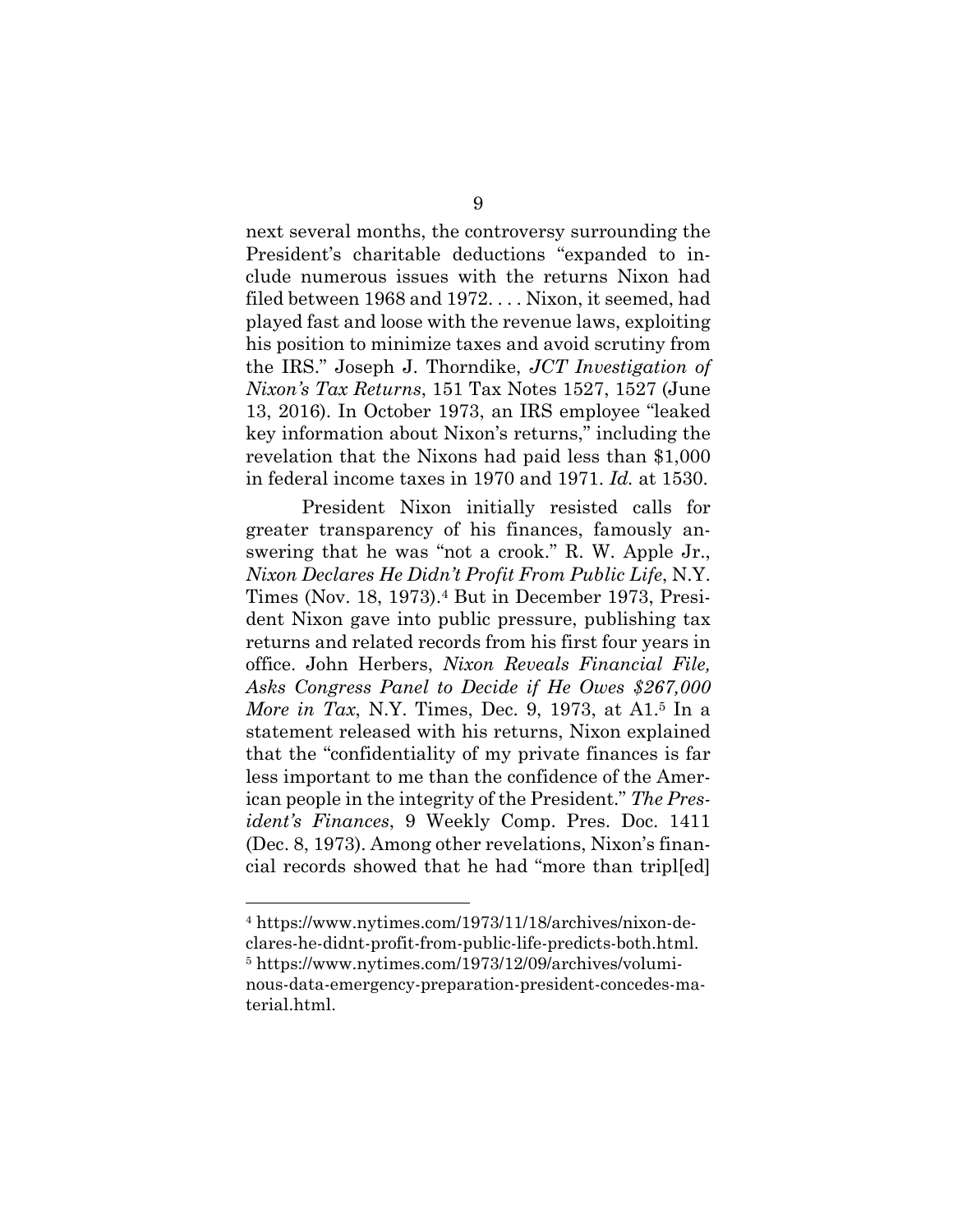his net worth" while in office; that he "hald not paid any state income tax" during his Presidency; and that he had "tak[en] advantage of a wide assortment of deductions and exemptions" to lower his tax burden to that of a typical worker earning just \$15,000 per year. Herbers, *supra*.

President Nixon's "extensive disclosures, unprecedented for an American President," were a watershed development in the history of the Presidency. *Id.* The public release of tax returns quickly became standard practice among Presidents and presidential candidates. In 1975, President Ford published a detailed compilation of income and tax information covering the preceding nine years. *Income and Tax Information for the President and Mrs. Ford*, Gerald R. Ford Library (Dec. 31, 1975).<sup>6</sup> The data revealed that the Fords' income had more than doubled in the time leading up to President Ford's assumption of office. *Id.*

President Carter followed suit, releasing five years of complete tax returns running from 1975 to 1979. *Presidential Tax Returns*, Tax Notes (2020);<sup>7</sup> Ryan Kelly, *Presidential Candidates' Tax Returns*, Roll Call (Oct. 21, 2016).<sup>8</sup> The Carters' 1977 return showed that President Carter had received \$137,404 in royalties on his autobiography but that his "peanut warehouse business and his farming operations in Plains, Ga., experienced a difficult year[.]" Wendell

<sup>6</sup> https://www.fordlibrarymuseum.gov/library/document/factbook/taxes.htm.

<sup>7</sup> https://www.taxnotes.com/presidential-tax-returns.

<sup>8</sup> https://www.rollcall.com/2016/10/21/chart-presidentialcandidates-tax-returns/.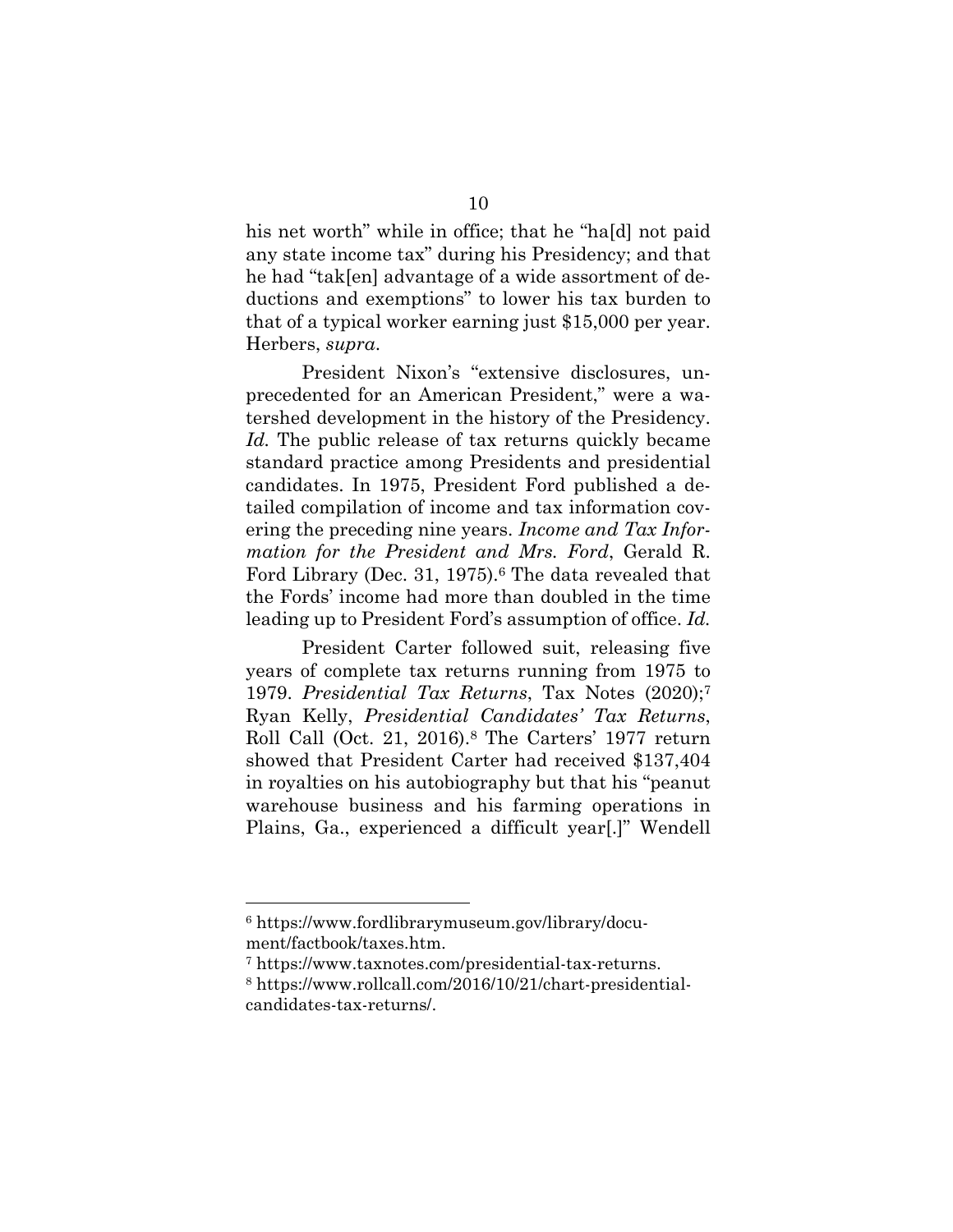#### Rawls Jr., *Returns Show Carter Paid \$48,000 in Taxes in '77*, N.Y. Times, June 16, 1978, at A16.<sup>9</sup>

President Reagan released nine years of tax returns running from 1979 to 1987. *Presidential Tax Returns*, *supra*; Kelly, *supra*. The Reagans' 1987 return revealed that the first couple "paid nearly \$6,000 less in Federal income taxes for 1987 than for 1986 after the sweeping changes in the tax code" that President Reagan had signed into law. Julie Johnson, *Revisions in U.S. Tax Code Saved Reagans About \$6,000 in 1987*, N.Y. Times, Apr. 9, 1988, at A12.<sup>10</sup>

President George H. W. Bush released eighteen years of tax returns running from 1974 to 1991. *Presidential Tax Returns*, *supra*; Kelly, *supra*. The Bushes' 1987 return showed that, like the Reagans, they had personally "benefited from the sweeping changes in Federal income tax law" that took effect in 1987. *Bush Returns Show Benefit From '87 Tax Law Changes*, N.Y. Times, Apr. 22, 1988, at A17.<sup>11</sup>

President Clinton released twenty-three years of tax returns running from years 1977 to 1999. *Presidential Tax Returns*, *supra*; Kelly, *supra*. During the 1992 campaign, the Clintons' returns confirmed that the couple had "improperly deducted at least \$5,000 on their personal tax returns in 1984 and 1985 for interest paid on" bank loan payments. Jeff Gerth, *Clintons* 

<sup>9</sup> https://www.nytimes.com/1978/06/16/archives/returnsshow-carter-paid-48000-in-taxes-in-77-new-worth-increased.html.

<sup>10</sup> https://www.nytimes.com/1988/04/09/us/revisions-in-ustax-code-saved-reagans-about-6000-in-1987.html.

<sup>11</sup> https://www.nytimes.com/1988/04/22/us/bush-returnsshow-benefit-from-87-tax-law-changes.html.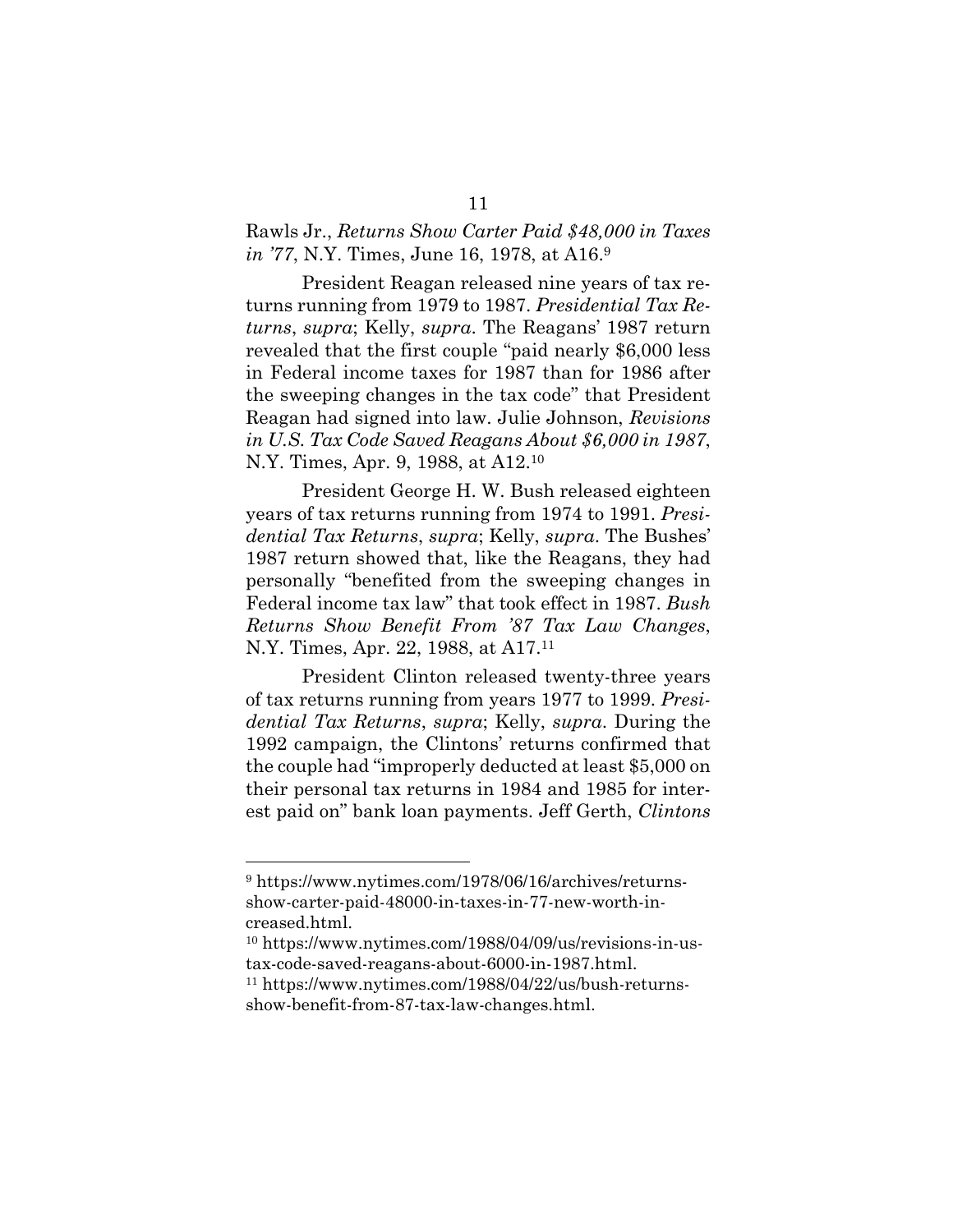#### *Joined S.& L. Operator in an Ozark Real-Estate Venture*, N.Y. Times, Mar. 8, 1992, at A1.

President George W. Bush released seventeen years of tax returns running from 1991 to 2007. *Presidential Tax Returns*, *supra*; Kelly, *supra*. In 2002, President Bush faced controversy when the first couple released only "part of their income tax returns . . . , breaking with a 26-year tradition of sitting presidents fully informing the public about their income and taxes." *The Bushes Report Income But Only Part of the Returns*, N.Y. Times (Apr. 12, 2003).<sup>12</sup> The Bushes' 2003 return also showed that "President Bush and his wife saved about \$31,000 as a result of the tax cuts he championed[.]" David Cay Johnston, *Tax Cuts Helped President But Far Less So the Cheneys*, N.Y. Times  $(Apr. 14, 2004).$ <sup>13</sup>

President Obama released sixteen years of tax returns running from 2000 to 2015. *Presidential Tax Returns*, *supra*; Kelly, *supra*. In 2008, the Obamas' returns showed that the couple had declined to place then-candidate Obama's book royalties in a tax-deferred retirement account, prompting concern that Obama was anticipating significantly higher tax rates if elected. Chris Suellentrop, *Obama Takes No Shelter*, N.Y. Times (Mar. 27, 2008).<sup>14</sup> And the Obamas' 2011 return revealed that the first couple paid a lower effective tax rate than President Obama's secretary, who earned far less than the President. Mark Landler,

<sup>12</sup> https://www.nytimes.com/2003/04/12/us/the-bushes-report-income-but-only-part-of-the-returns.html.

<sup>13</sup> https://www.nytimes.com/2004/04/14/us/tax-cuts-helpedpresident-but-far-less-so-the-cheneys.html.

<sup>14</sup> https://opinionator.blogs.ny-

times.com/2008/03/27/obama-takes-no-shelter/.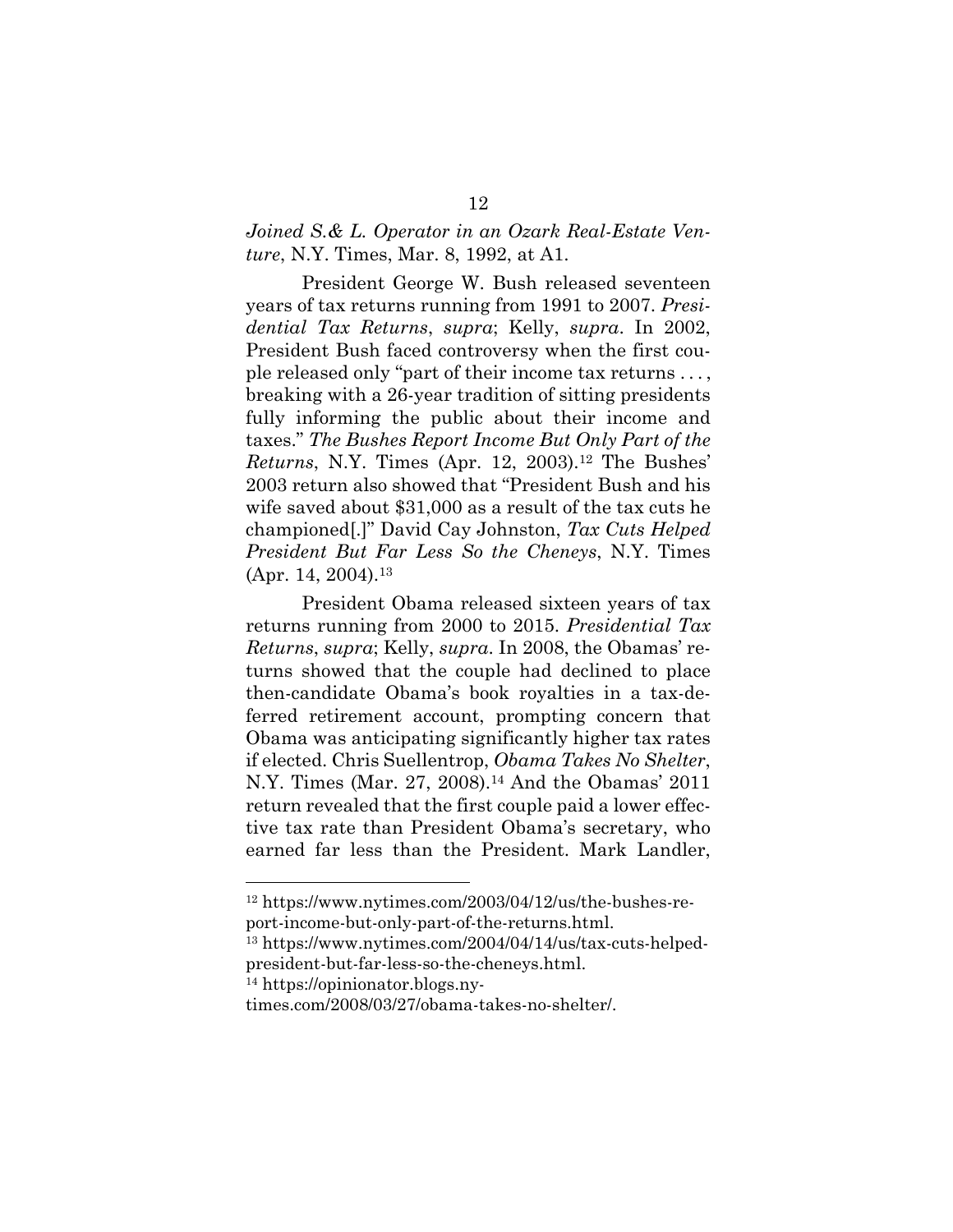#### *Obama, Like Buffett, Had Lower Tax Rate Than His Secretary*, N.Y. Times (Apr. 13, 2012).<sup>15</sup>

The practice of disclosing tax returns is also consistent among presidential candidates and Vice Presidents. Since 2004, at least twenty-eight presidential candidates have disclosed one or more tax returns, including every runner-up in the general election. *Presidential Tax Returns*, *supra.* Vice Presidents Al Gore, Dick Cheney, Joe Biden, and Mike Pence have all released multiple returns as well. *Id.*

In refusing to disclose his tax returns, President Trump thus stands alone in the modern era. For the first time in over 40 years, the American public has been denied a critical perspective on the President's financial affairs, legal compliance, and personal character.

### **B. The disclosure of tax returns allows the public to evaluate the President and presidential candidates.**

As history demonstrates, the disclosure of presidential tax returns is a vital check on the presidency and a key feature of the U.S. political system.

First, tax return disclosure allows the public to determine whether an individual has financial entanglements or incentives that may influence their decision-making as President. *See Trump v. Mazars USA, LLP*, 940 F.3d 710, 741 (D.C. Cir.) (noting that "[r]equiring presidential candidates and Presidents to disclose earlier years' information" could "reveal forgiven debts, financial partnerships, or favorable

<sup>15</sup> https://www.nytimes.com/2012/04/14/us/politics/obamasrelease-tax-returns.html.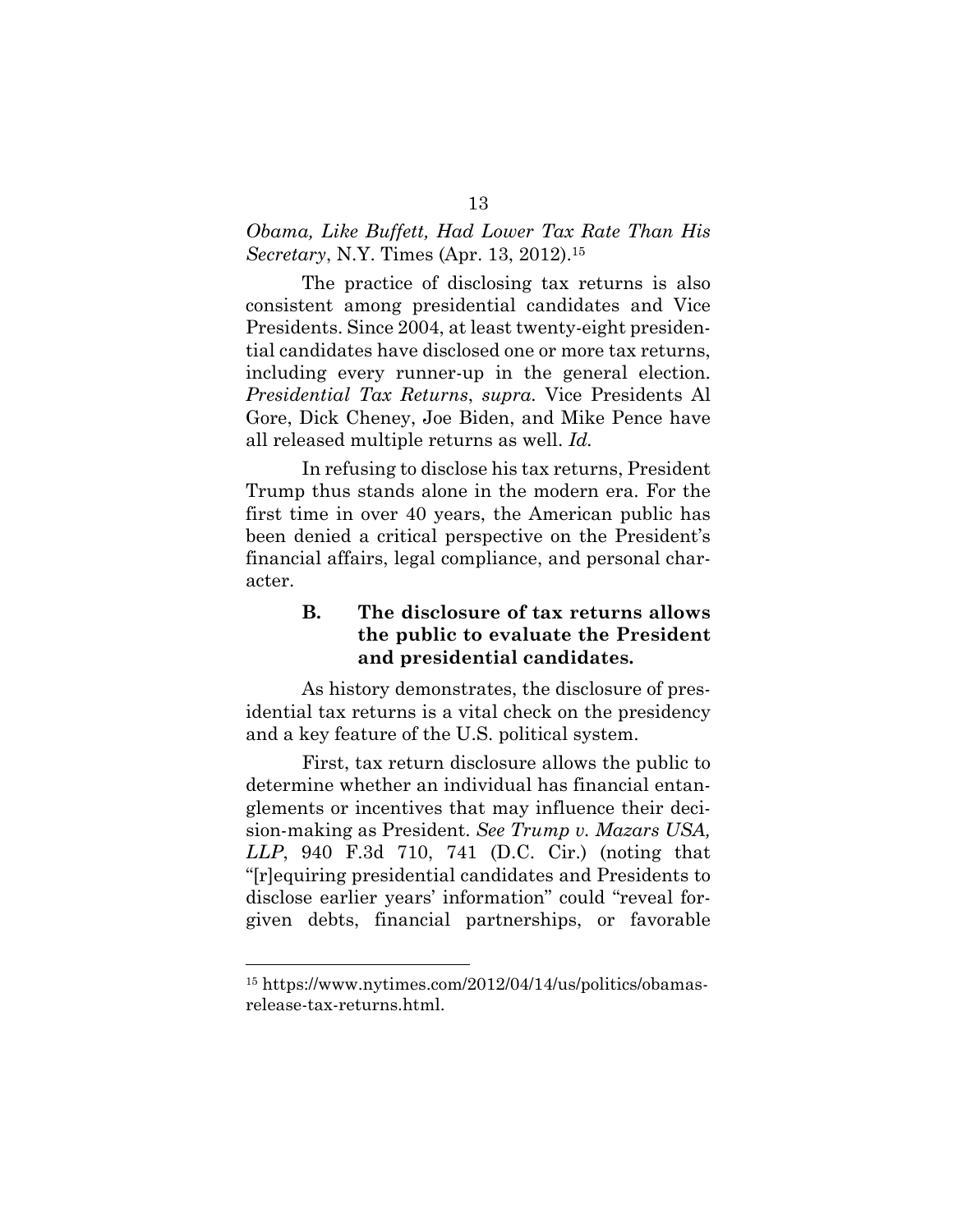deals"), *cert. granted*, 140 S. Ct. 660 (2019). For example, President Nixon's disclosure of financial records revealed that "a wealthy friend established a trust fund of more than \$25,000 for Mr. Nixon's older daughter" while Nixon had served as Vice President. David E. Rosenbaum, *Nixon Friend Gave Tricia \$25,000 Trust Fund in '58*, N.Y. Times, Dec. 9, 1973, at A1.<sup>16</sup> And numerous Presidents have signed into law statutes that directly affect their own tax burden. *See, e.g.*, Johnston, *supra*. But releasing tax returns is also prophylactic in this regard: individuals are less likely to seek the Presidency in the first place if public scrutiny of their returns will reveal problematic financial associations or positions. *See* Joseph J. Thorndike, *Private Returns, Public Rewards: The Politics of Tax Records*, Tax Analysts (Apr. 2, 2008) ("In our modern, tightly scripted, hyperscrutinized political environment, we can be fairly sure that no candidate will release a return with major problems.").<sup>17</sup>

Second, tax return disclosure can reveal whether a President or presidential candidate has fully complied with the tax code. The release of President Nixon's and President Clinton's returns, for example, alerted the public to questionable assertions by both men about their past lax liability. *See* Herbers, *supra*; Gerth, *supra*. Here again, disclosure also serves a preventative function. Because "candidate returns are unlikely to reveal any sort of malfeasance," Thorndike, *Private Returns, Public Rewards*, *supra*, the

<sup>16</sup> https://www.nytimes.com/1973/12/09/archives/nixonfriend-gave-tricia-25000-trustfund-in-58-tricia-had-25000.html.

<sup>17</sup> http://www.taxhistory.org/thp/readings.nsf/Art-Web/AD4D852FAB4226708525742500831B42.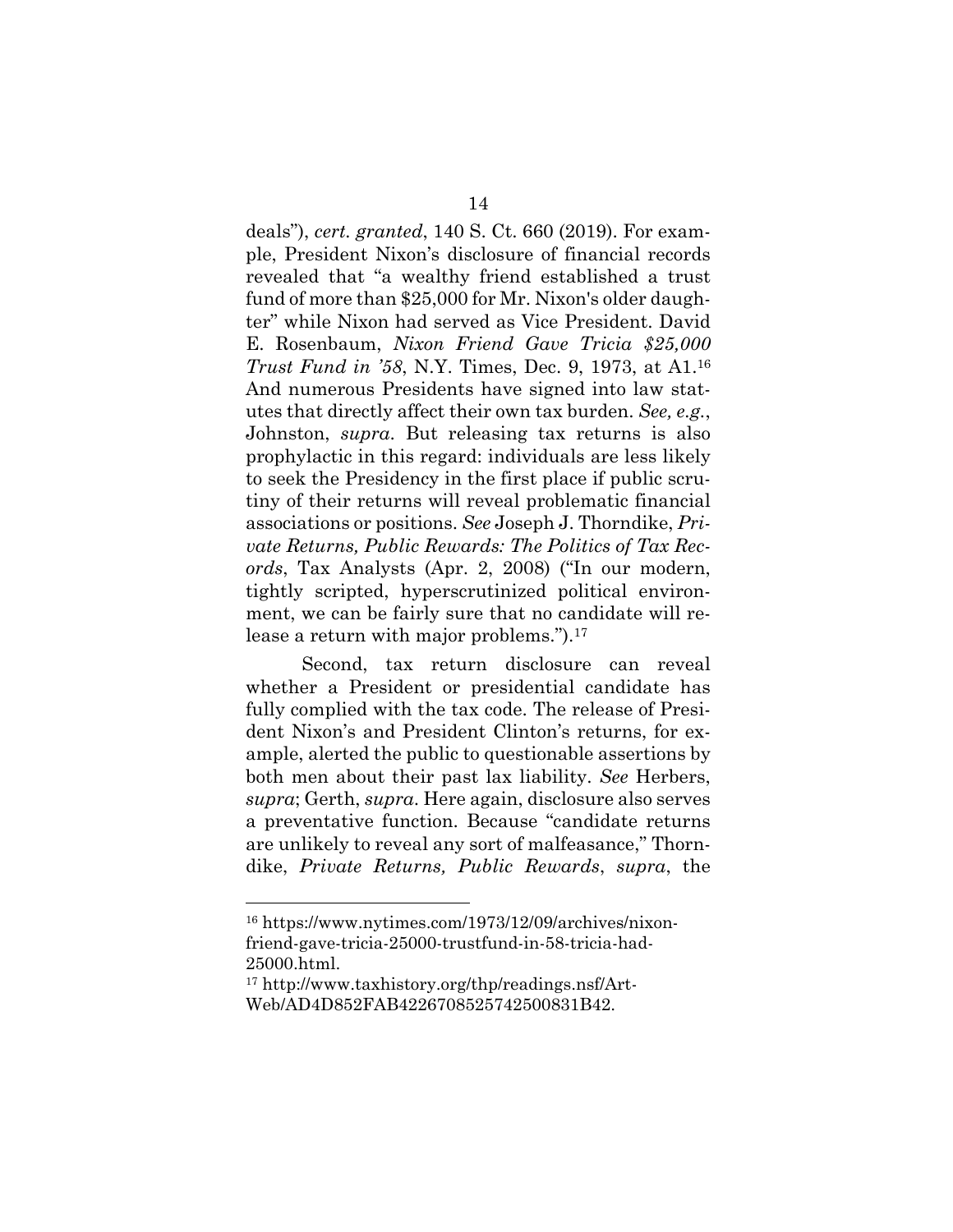practice of releasing tax returns means that an individual who has made major misrepresentations to the IRS is less likely to seek the Presidency in the first place. For similar reasons—"sound tax administration" and "everything that has happened in the past" the IRS has "automatically audit[ed] the President's and Vice President's tax returns each year" since 1977. Bill Curry, *Yearly Audits Set for Carter, Mondale*, Wash. Post, June 21, 1977; *see also* IRM 4.2.1.15(1) (Apr. 23, 2014) ("The individual income tax returns for the President and Vice President are subject to mandatory examinations[.]").

Third, tax return disclosure by a President or presidential candidate "provide[s] a valuable window on his or her integrity" and can reveal "points of inconsistency between a candidate's public rhetoric and his or her private finances." Thorndike, *Private Returns, Public Rewards*, *supra*. The release of President Nixon's returns raised numerous "questions and controversies" about his past use of the tax code and his public assertions that he had acted appropriately. Herbers, *supra*. The release of President George H. W. Bush's 1991 tax return, by contrast, revealed that the Bushes had donated over 60 percent of their income to charitable causes and other nonprofits. *U.S. Individual Income Tax Return of George H. W. Bush & Barbara P. Bush*, 1, 24–27 (Mar. 24, 1992).<sup>18</sup>

Finally, tax return disclosure by Presidents and presidential candidates promotes compliance with the tax code by the general public. "Presidential tax transparency bolsters the confidence of individual income taxpayers that their elected leader also pays part of

<sup>18</sup> https://s3.amazo-

naws.com/pdfs.taxnotes.com/2019/GH\_Bush\_1991.pdf.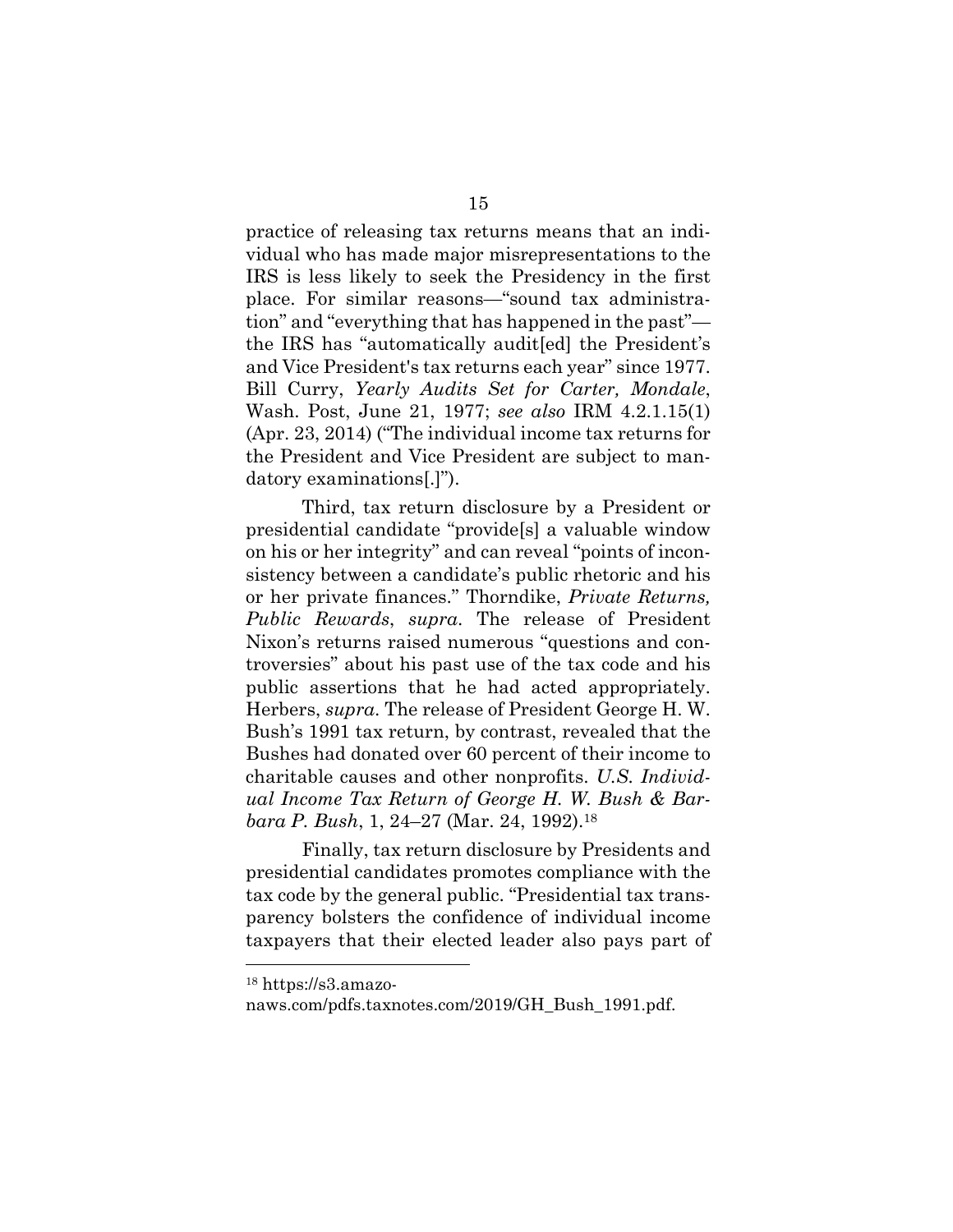the price 'for civilized society.'" Daniel J. Hemel, *Can New York Publish President Trump's State Tax Returns?*, 127 Yale L.J. Forum 62, 62–63 (2017) (quoting *Compañía General de Tabacos de Filipinas v. Collector of Internal Revenue*, 275 U.S. 87, 100 (1927) (Holmes, J., dissenting)). "Disclosure dispels the pernicious notion that 'only the little people pay taxes,' a notion that undermines tax morale and tax compliance where it takes root." *Id.* at 63 (quoting Enid Nemy, *Leona Helmsley, Hotel Queen, Dies at 87*, N.Y. Times (Aug. 20, 2007)19).

#### **C. The secrecy of the President's tax returns raises questions about improper conduct.**

Just as tax return disclosure holds Presidents and presidential candidates accountable to the public, President Trump's refusal to disclose his tax returns raises questions about financial entanglements and possible wrongdoing. Without access to the President's returns, the public is unable to fully evaluate the President's financial obligations and associations; the risk of improper influence from parties who have a business relationship with the President, including foreign entities; the President's past and present compliance with the tax code; and the defensibility of the President's self-reported tax burden. As a result, the public "remain[s] in the dark" about key aspects of President Trump's fitness for office. *EPIC v. IRS*, 261 F. Supp. 3d at 3, even as credible questions have been raised about the handling of his returns. *See* Jeff Stein & Erica Werner, *Senate Investigators Interview IRS*

<sup>19</sup> http://www.nytimes.com/2007/08/20/nyregion/20cndhelmsley.html.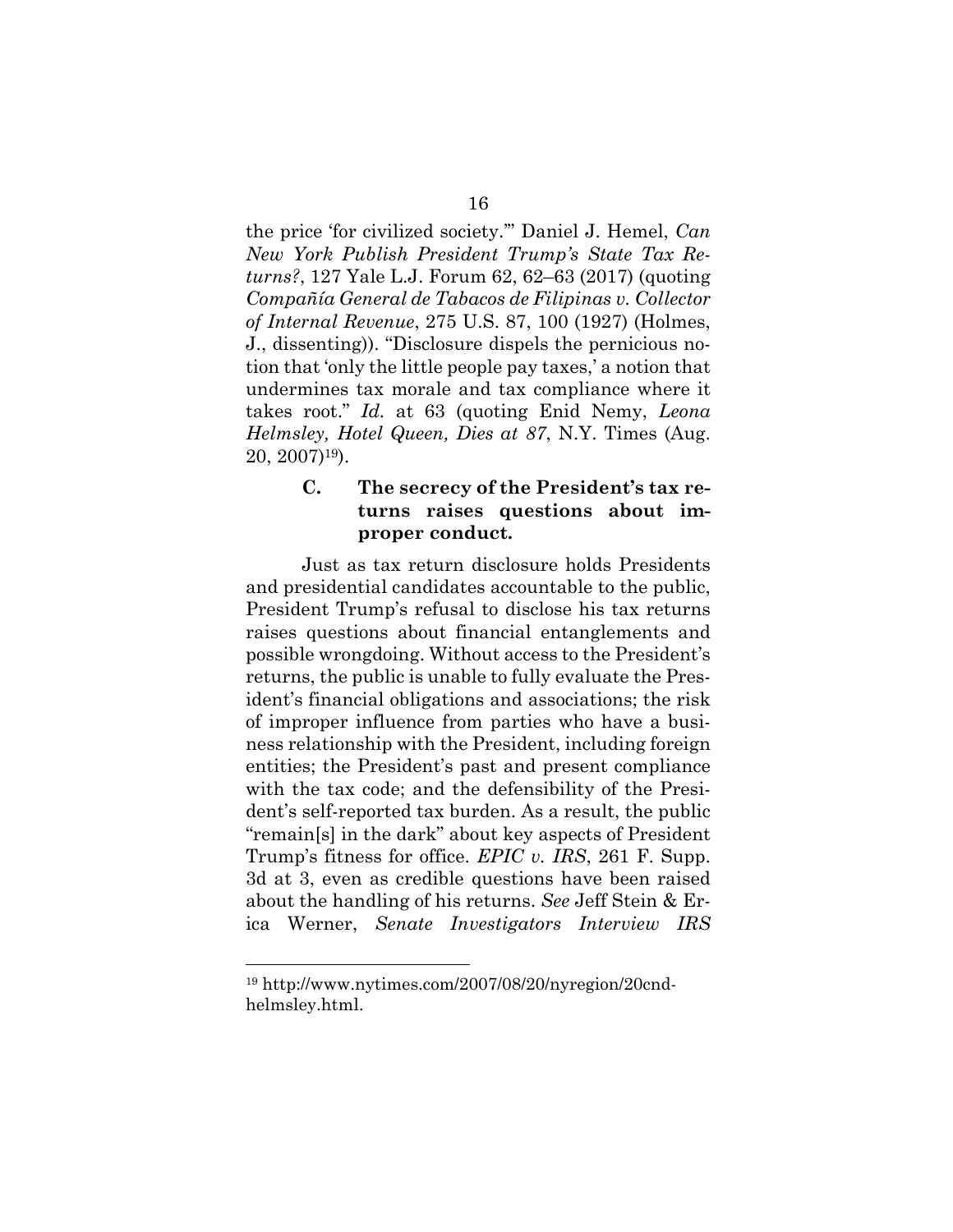*Whistleblower About Alleged Interference with Trump or Pence Audit*, Wash. Post (Jan. 31, 2020) ("Senate investigators have conducted an extensive interview of a whistleblower at the Internal Revenue Service who has alleged improper political interference in the audit of the president or vice president[.]").<sup>20</sup>

The tax returns of President Franklin D. Roosevelt offer a cautionary tale about the perils of nondisclosure. Although President Roosevelt's returns were not made public during his lifetime, they were later disclosed by the National Archives. Thorndike, *Private Returns, Public Rewards*, *supra*. The returns showed that President Roosevelt—"a vicious and moralistic scourge of tax avoiders everywhere—had a penchant for minimizing his own taxes." *Id.* As President, Roosevelt decried the use of "clever little schemes" and "evil practices" to limit tax liability. *Tax Evasion and Avoidance, Hearing Before the Joint Comm. on Tax Evasion & Avoidance*, 75th Cong. 6–7 (1937) (statement of President Franklin D. Roosevelt). "The example of successful tax dodging by a minority of very rich individuals breeds efforts by other people to dodge other laws as well as tax laws," Roosevelt warned. *Id.* at 6.

Yet "Roosevelt's tax returns reveal him to be something of a hypocrite. At various points, both before and after his election to the White House, he indulged in the sort of tax avoidance that he claimed to find so objectionable." Thorndike, *Private Returns, Public Rewards*, *supra*. For example, "FDR repeatedly claimed [in his tax filings] that he was exempt from the high tax rates on personal income that Congress

<sup>20</sup> https://www.washingtonpost.com/busi-

ness/2020/01/31/irs-whistleblower-trump-pence-audit/.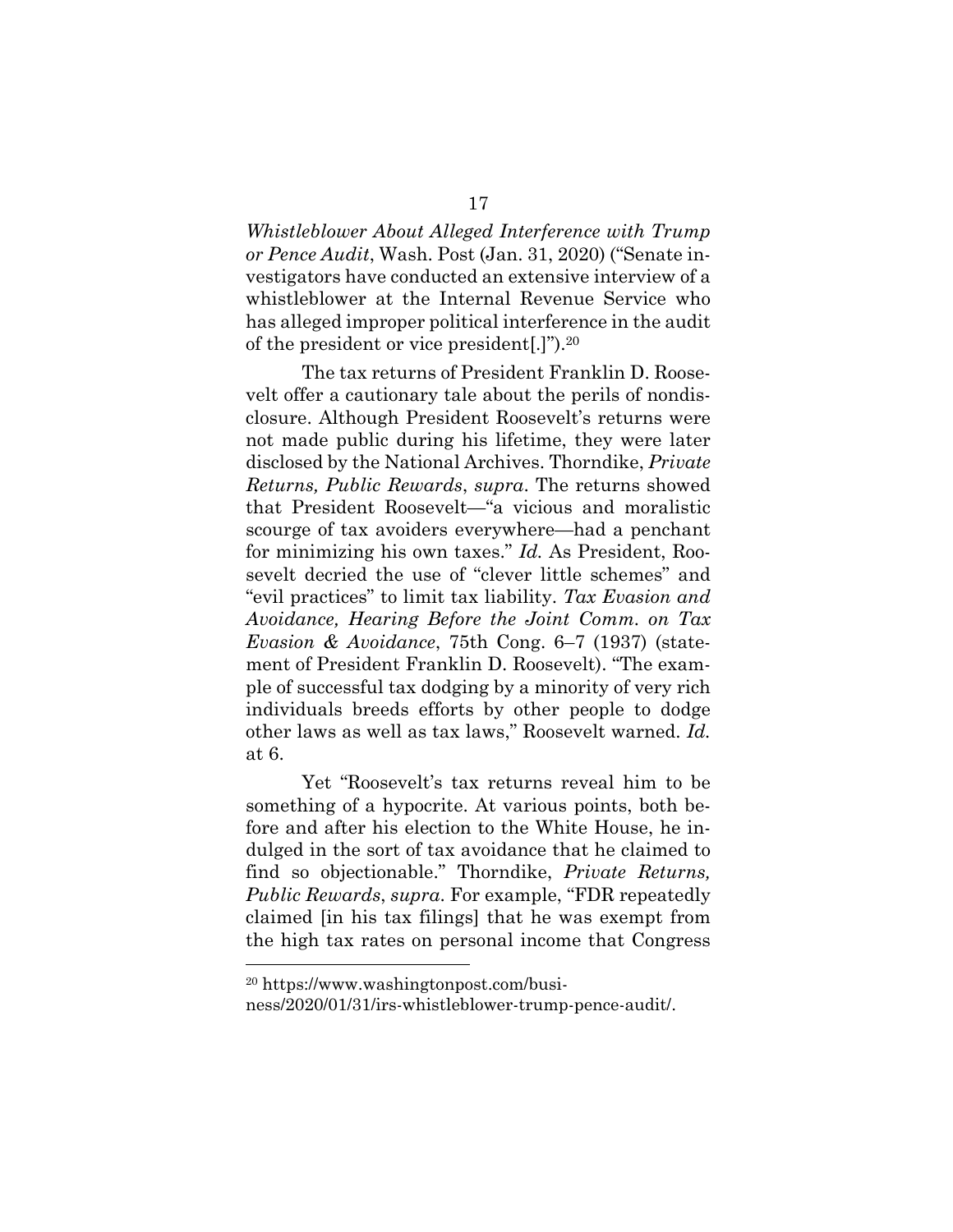had enacted" in the mid-1930s, asserting that "Article II, section 1 of the Constitution forbids any reduction in the president's compensation during his term in office[.]" *Id.*; *see also* Claim of Franklin D. Roosevelt to the Dep't of Treasury (1935) ("Tax on such compensation should be computed under the Revenue Act of 1932, which was in effect at the beginning of the term for which elected.").

If President Roosevelt had disclosed his tax returns while in office, the public reaction may well have changed the course of his Presidency. But like President Trump today, President Roosevelt denied the public access to the vital information contained in his returns.

## **D. Congress and state legislatures have introduced or enacted legislation requiring the disclosure of presidential tax returns.**

President Trump's resistance to releasing his tax returns has given rise to legislative measures that would require such disclosure by Presidents and presidential candidates. For example, the Restoring the Public Trust Act, H.R. 706, 116th Cong. (2019) would require Presidents and Vice Presidents to "submit to the Federal Election Commission a copy of the individual's income tax returns for the taxable year and for the 9 preceding taxable years." *Id.* § 222(b)(1)(B); *see also id.* § 222(b)(1)(A) (requiring presidential and vicepresidential candidates to submit 10 years of individual tax returns). The same legislation would also require the "chairman of the Federal Election Commission [to] make publicly available each income tax return submitted" by a President, Vice President, or covered candidate. *Id.* § 222(b)(3).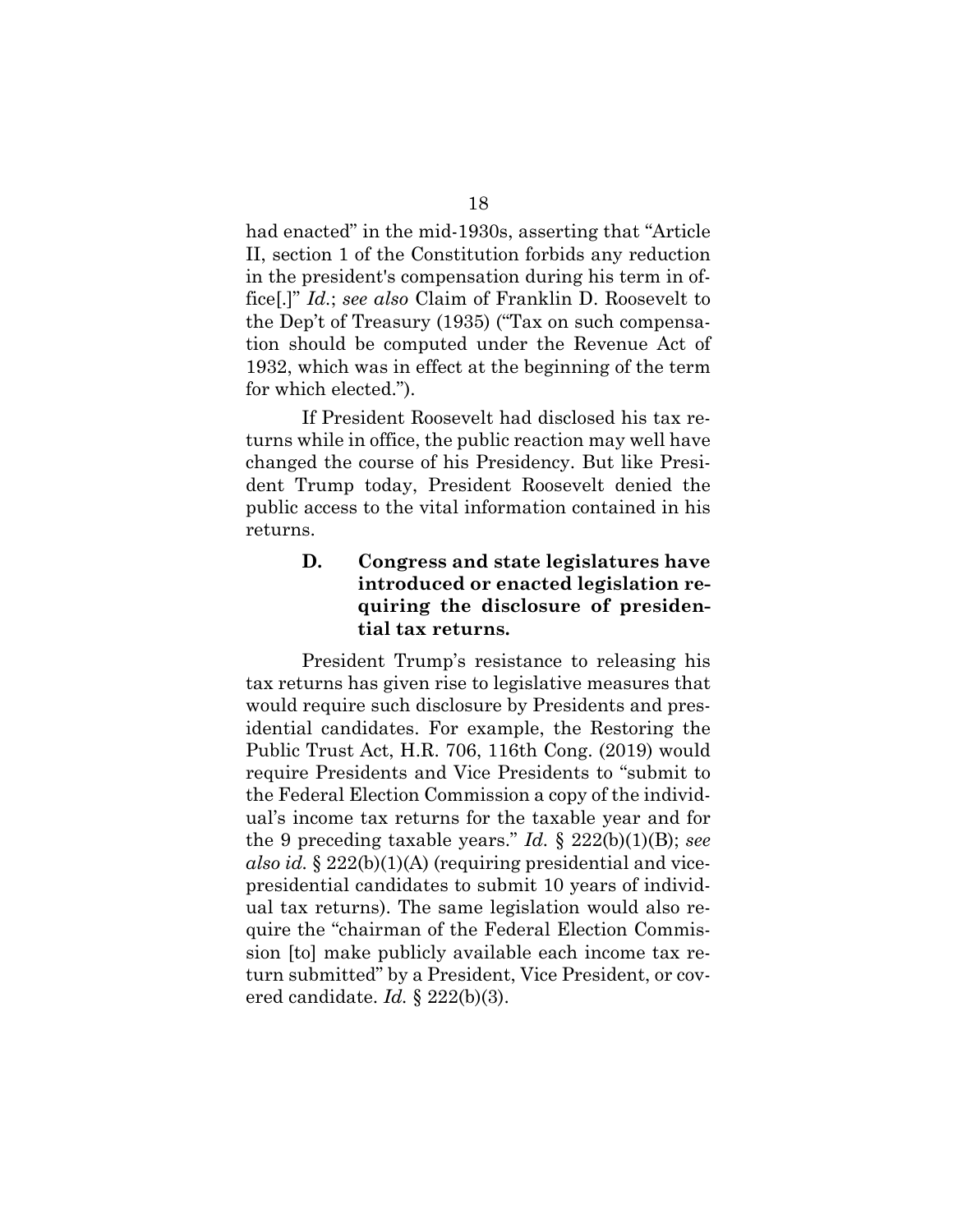A similar bill, the Presidential Tax Disclosure Act of 2019, H.R. 950, 116th Cong. (2019), would require "[a]ny individual holding the office of President [to] submit to the Director of the Office of Government Ethics a copy of each Federal income tax return filed by such individual with the Internal Revenue Service for any taxable year ending during the period such individual holds such office." *Id.* § 2(a). Each return submitted would also include "all schedules, supplements, amendments, and attachments with respect to such return." *Id.* § 2(d)(1). The Director would then "make such return publicly available on the internet" within seven days. *Id.* § 2(c).

Separately, the House Committee on Ways and Means has subpoenaed the President's returns directly from the IRS for years 2013 to 2018, exercising the Committee's power under 26 U.S.C. § 6103(f)(1) ("Upon written request from the chairman of the Committee on Ways and Means of the House of Representatives . . . the Secretary shall furnish such committee with any return or return information specified in such request[.]"). *See* Letter from Richard E. Neal, Chairman, House Comm. on Ways & Means, to Charles P. Retting, Comm'r, Internal Revenue Serv., & Steven T. Mnuchin, Sec'y, Dep't of Treasury (May 10, 2019).<sup>21</sup> The IRS has declined to turn over the President's returns to the Committee, and the matter is now pending before the U.S. District Court for the District of Columbia. *Comm. on Ways & Means, U.S. House of Representatives v. Dep't of Treasury*, No. 19- 1974 (D.D.C. filed July 2, 2019).

<sup>21</sup> https://waysandmeans.house.gov/sites/democrats.waysandmeans.house.gov/files/documents/WM%20Letter%20Rettig%205.10.19.pdf.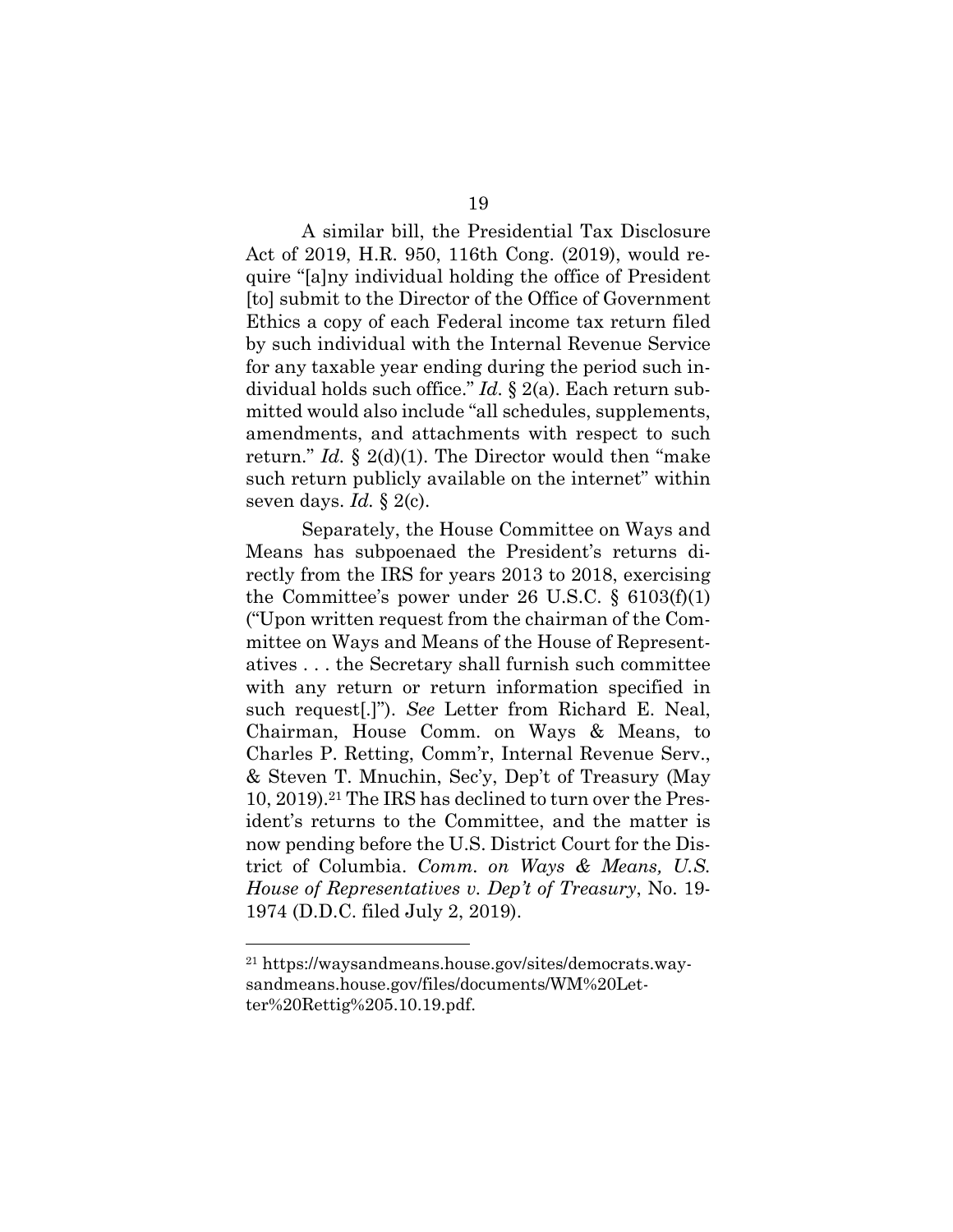States have also taken legislative steps to ensure the disclosure of presidential tax returns. For example, in May 2019, New York enacted the Tax Returns Released Under Specific Terms Act, 2019 N.Y. Laws Ch. 91 § 2, which requires the state's Commissioner of Taxation and Finance to turn over "any . . . [state] returns" to particular Congressional committees upon written request. And lawmakers in Arizona, Connecticut, Delaware, Georgia, Hawaii, Illinois, Indiana, Iowa, Kentucky, Maryland, Michigan, Minnesota, Mississippi, Missouri, Montana, New Mexico, New Hampshire, New Jersey, New York, North Carolina, Ohio, Oregon, Pennsylvania, Rhode Island, South Carolina, Tennessee, Vermont, Virginia, Washington, and Wisconsin have all introduced legislation that would require presidential and vice-presidential candidates to disclose their tax returns as a condition of appearing on the ballot. *State Elections Legislation Database*, Nat'l Conference of State Legislatures (Jan. 24, 2020).<sup>22</sup>

#### **II. The administration has simultaneously sought to compel the disclosure of sensitive personal data from the general public.**

Even as President Trump has withheld his tax returns from scrutiny, this administration has made unprecedented attempts to collect personal data from the public. Although these efforts ultimately failed, they reflect an effort to establish a form of inverted liberty: privacy for the President and transparency for the public that is at odds with the structure and practice of the modern democratic state. Allowing the

<sup>22</sup> https://www.ncsl.org/research/elections-and-campaigns/elections-legislation-database.aspx.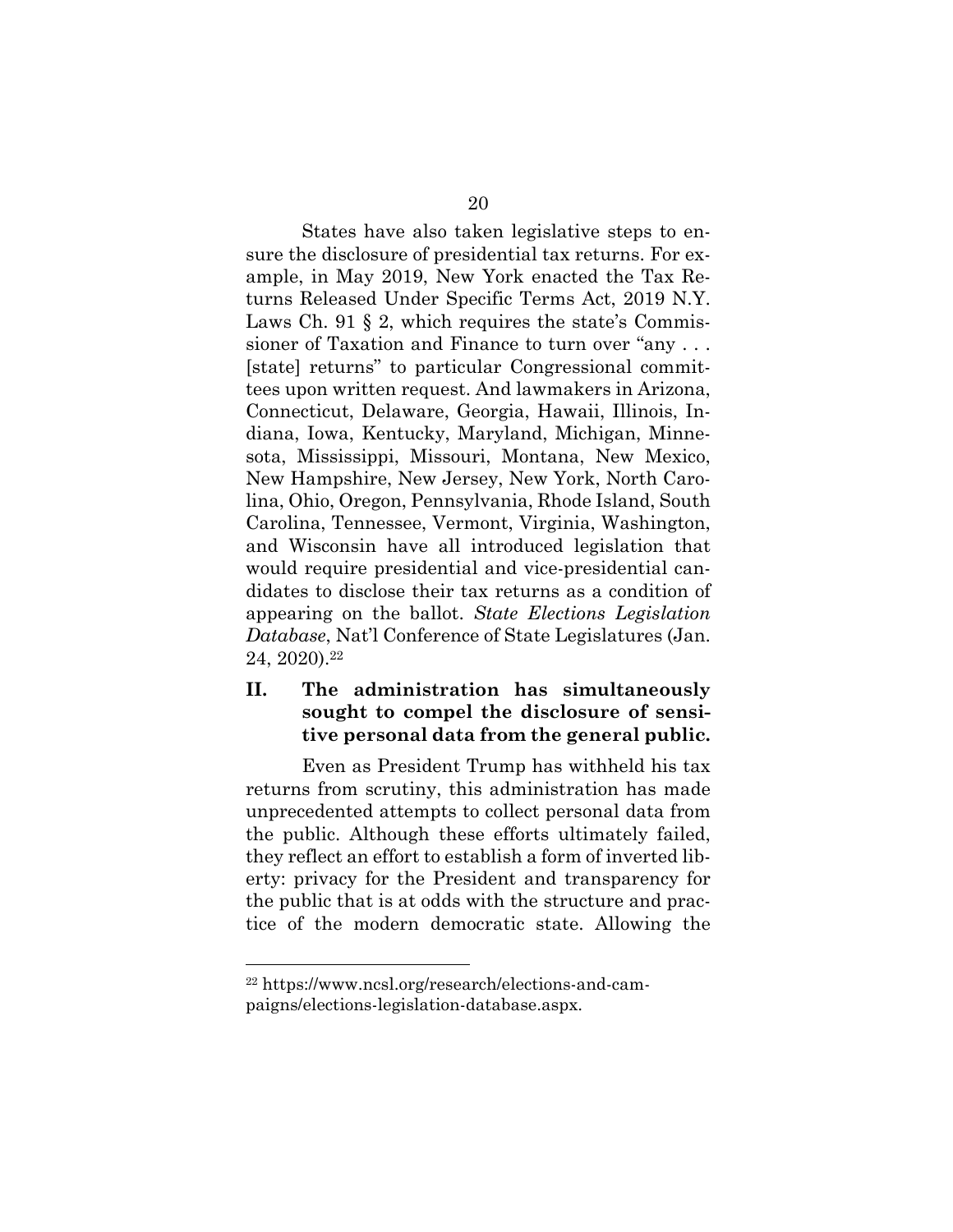grand jury in this case to access the President's tax returns—even on a confidential basis—would represent a half step toward restoring the information symmetry between the governors and the governed.

## **A. The administration sought to obtain state voter records but backed down after bipartisan opposition.**

In May 2017, President Trump established the Presidential Advisory Commission on Election Integrity to "study the registration and voting processes used in Federal elections." Exec. Order 13,799 (May 11, 2017). Among its first acts, the Commission sent letters to the secretaries of state in all fifty states and the District of Columbia seeking the release of state voter records routinely protected by state privacy law. *See, e.g.*, Letter from Kris Kobach, Vice Chairman, Presidential Advisory Comm'n on Election Integrity, to Elaine Marshall, Sec'y of State, North Carolina (June 28, 2017).<sup>23</sup> The Commission urged state secretaries to provide a vast array of personal data, including:

> [T]he full first and last names of all registrants, middle names or initials if available, addresses, dates of birth, political party (if recorded in your state), last four digits of social security number if available, voter history (elections voted in) from 2006 onward, active/inactive status, cancelled status, information regarding any felony convictions, information regarding voter registration in another state,

<sup>23</sup> https://epic.org/privacy/litigation/voter/epic-v-commission/EPIC-v-Commission-complaint-exhibit-3.pdf.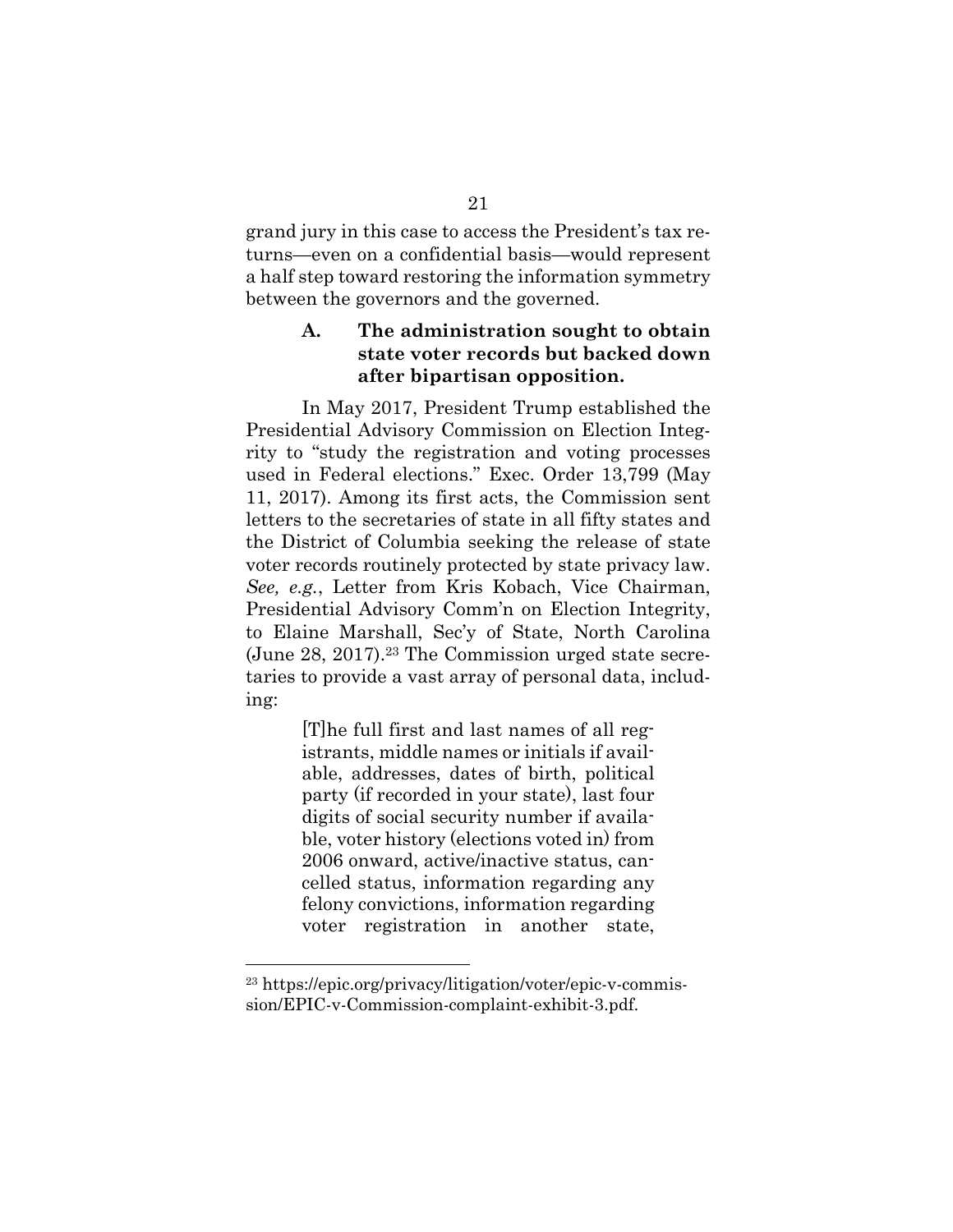information regarding military status, and overseas citizen information.

#### *Id.* at 1–2.

The privacy risks of the White House plan were incalculable. In a democratic government, voter data is the most sensitive personal information, routinely protected by state law against misuse and improper disclosure. Danielle Root et al., *Election Security in All* 50 States, Ctr. for Am. Progress (Feb. 12, 2018).<sup>24</sup> And the secrecy of the ballot remains at the core of the modern democratic state. As the Court explained in *Burson v. Freeman,* 504 U.S. 191, 206 (1992):

> an examination of the history of election regulation in this country reveals a persistent battle against two evils: voter intimidation and election fraud. After an unsuccessful experiment with an unofficial ballot system, all 50 States, together with numerous other Western democracies, settled on the same solution: a secret ballot secured in part by a restricted zone around the voting compartments. We find that this widespread and time-tested consensus demonstrates that some restricted zone is necessary in order to serve the States' compelling interests in preventing voter intimidation and election fraud.

Not surprisingly, the outcry over the Commission's unprecedented demand for voter information was swift, broad-based, and bipartisan. More than forty states opposed the Commission's data collection. *Forty-Four* 

<sup>24</sup> https://www.americanprogress.org/issues/democracy/reports/2018/02/12/446336/election-security-50-states/.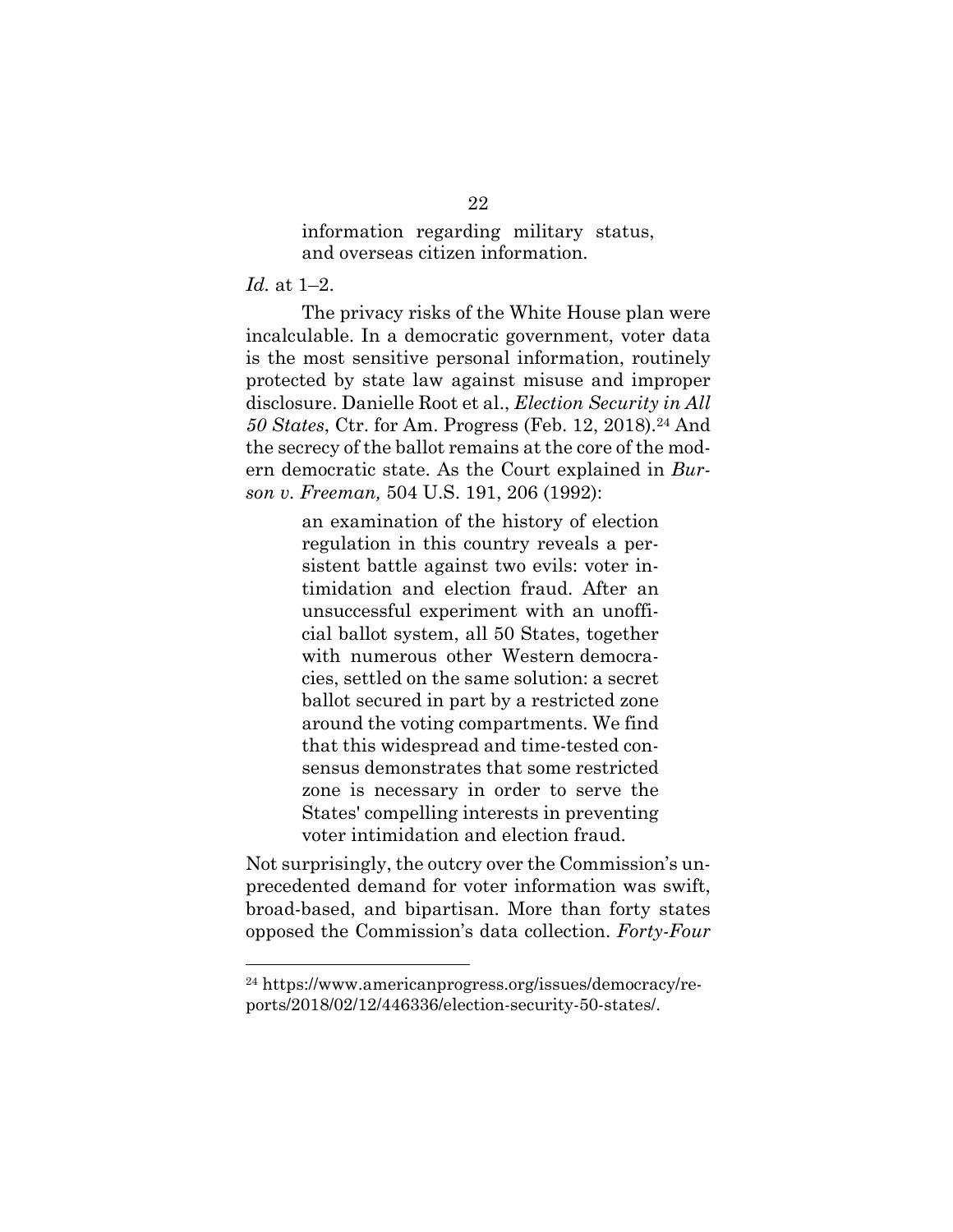*States and DC Have Refused to Give Certain Voter Information to Trump Commission*, CNN (July 5, 2017);<sup>25</sup> *see* EPIC, *Protect Voter Data* (2017).26 Arizona Secretary of State Michele Reagan announced that she could not "in good conscience release Arizonans' sensitive voter data for this hastily organized experiment." Letter from Michele Reagan, Arizona Sec'y of State, to Kris Kobach (July 3, 2017).<sup>27</sup> Mississippi Secretary of State Delbert Hosemann responded that the Commission could "go jump in the Gulf of Mexico" and defended the state's "right to protect the privacy of our citizens by conducting our own electoral processes." Press Release, Delbert Hosemann, Miss. Sec'y of State (June 30, 2017).<sup>28</sup> And 100 members of Congress announced their opposition to the Commission's demand for state voter records that had never been previously sought by the federal government.<sup>29</sup>

<sup>25</sup> https://www.cnn.com/2017/07/03/politics/kris-kobach-letter-voter-fraud-commission-information/index.html.

<sup>26</sup> https://epic.org/voter-data/.

<sup>27</sup> *Available at* https://www.santacruzcountyaz.gov/DocumentCenter/View/8359/2017-0703-AZSOS-Response-to-Kobach-Letter.

<sup>28</sup> https://www.sos.ms.gov/About/Pages/Press-Release.aspx?pr=800.

<sup>29</sup> *See* Press Release, Senator Amy Klobuchar, *Klobuchar, Reed, Senators Demand That Presidential Advisory Commission Rescind Request for State Election Officials' Voter Roll Data* (July 6, 2017), https://www.klobuchar.senate.gov/public/index.cfm/2017/7/klobuchar-reed-senatorsdemand-that-presidential-advisory-commission-rescind-request-for-state-election-officials-voter-roll-data; Letter from Representative Anna G. Eshoo, et al. to Kris Kobach (July 18, 2017), http://eshoo.house.gov/wp-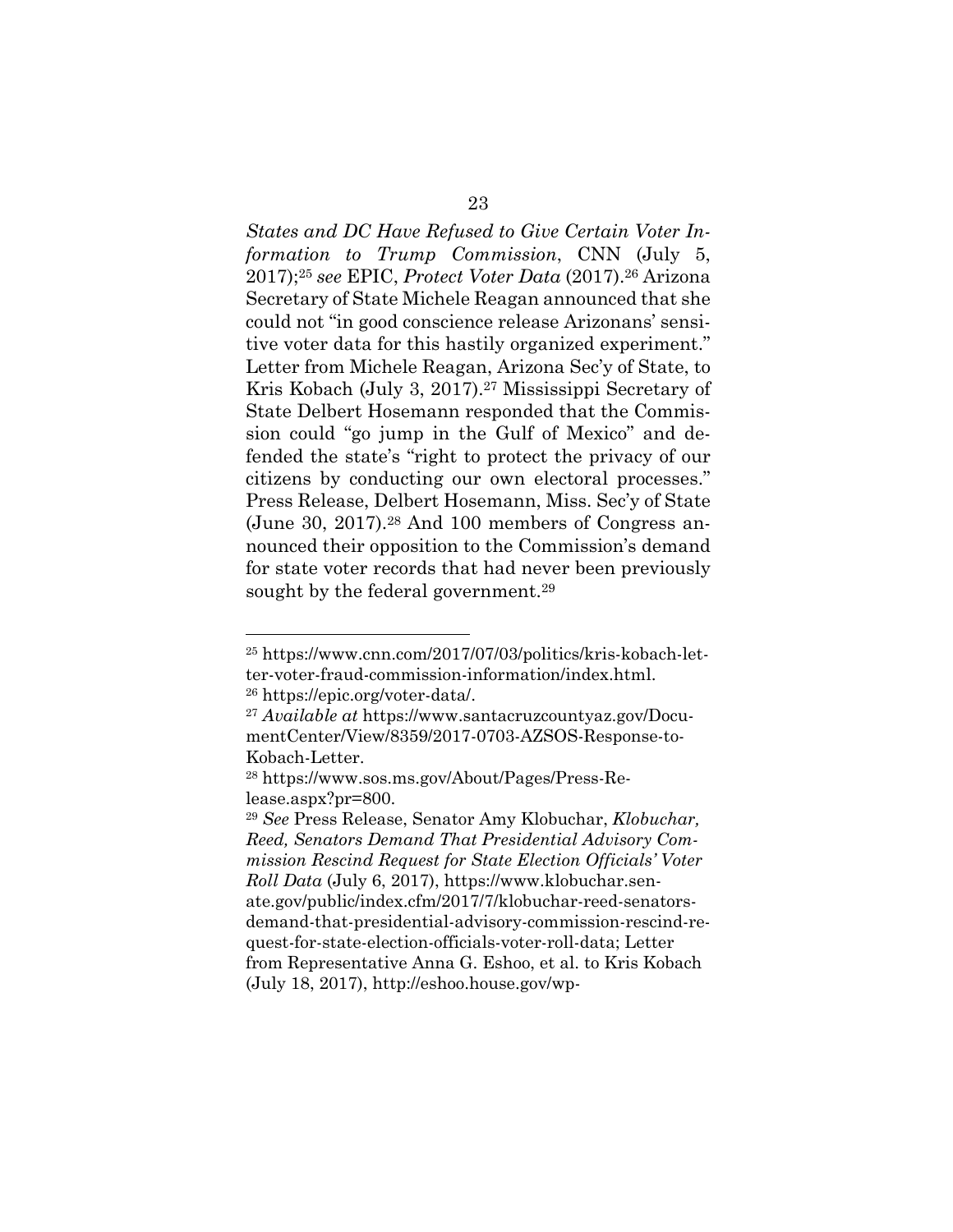The President's proposed collection of sensitive voter data also posed unprecedented national security risks. Michael Chertoff, Opinion, *Trump's Voter Data Request Poses an Unnoticed Danger*, Wash. Post (July 5, 2017).<sup>30</sup> The risks are especially severe because "voting information has been the target of hackers" and, as "data-security experts will tell you, widespread distribution of individual data elements in multiple separate repositories is one way to reduce the vulnerability of the overall database." *Id*.

The Commission—facing widespread opposition and a raft of litigation concerning the attempt to gather state voter records—was abruptly terminated. Exec. Order 13,820 (Jan. 3, 2018). The Director of White House Information Technology later confirmed that all of the state voter data wrongfully collected by the Commission had been permanently deleted. Notice of Deletion, *EPIC v. Presidential Advisory Comm'n on Election Integrity*, No. 17-1320 (D.D.C. filed Aug. 20, 2018).

### **B. The administration sought to collect citizenship status information until blocked by this Court.**

In March, 2018, Secretary of Commerce Wilbur Ross announced that he "ha[d] determined that reinstatement of a citizenship question on the 2020 decennial census [wa]s necessary" and that he was

content/uploads/2017/07/7.18.17-Letter-to-Election-Integrity-Commission-re-voter-data-request.pdf.

<sup>30</sup> https://www.washingtonpost.com/opinions/trumps-voterdata-request-poses-an-unnoticed-danger--to-national-security/2017/07/05/470efce0-60c9-11e7-8adcfea80e32bf47\_story.html.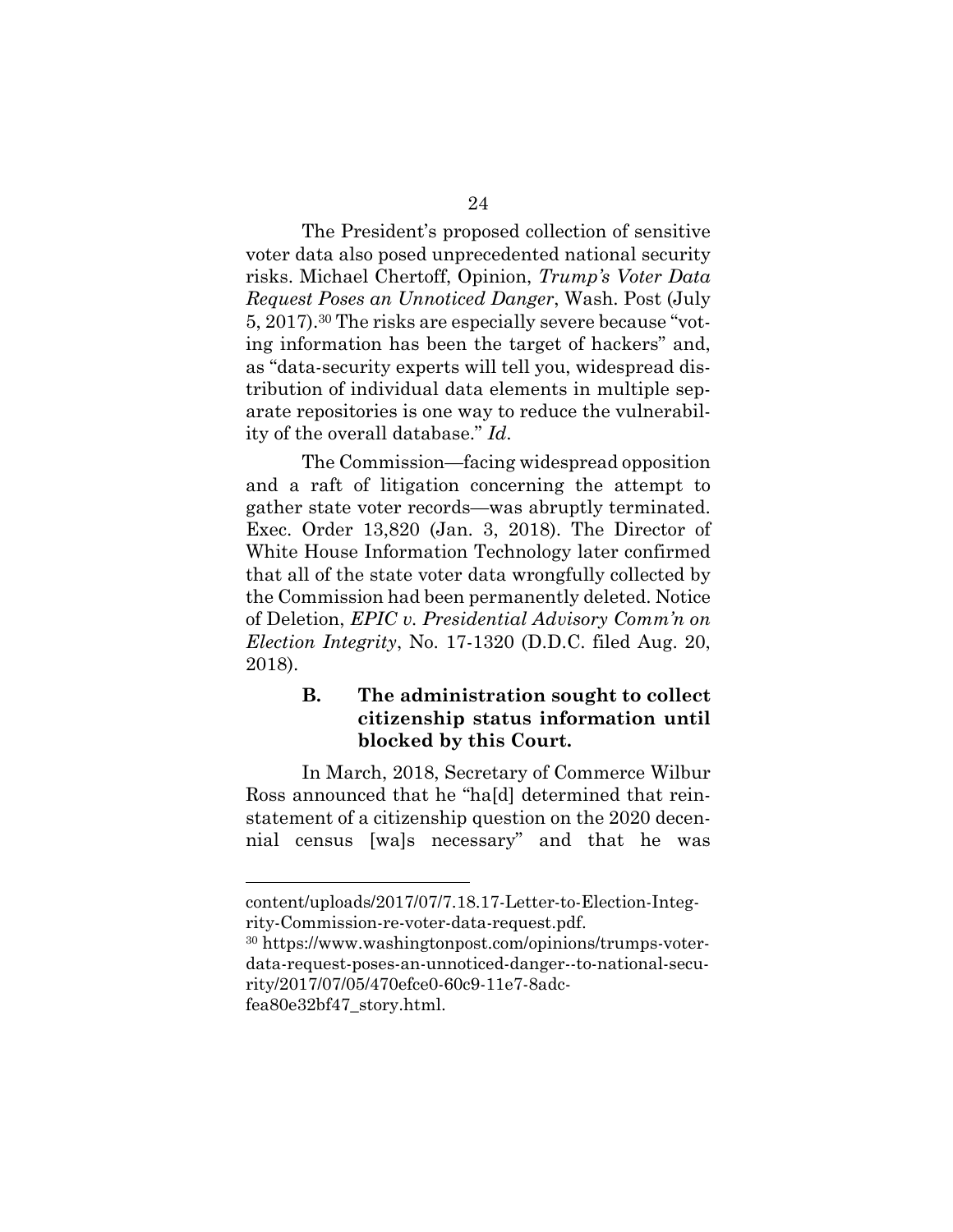"directing the Census Bureau to place the citizenship question last on the decennial census form." Letter from Wilbur Ross, Sec'y of Commerce, to Karen Dunn Kelley, Under Sec'y for Econ. Affairs, at 8 (Mar. 26, 2018).<sup>31</sup> No such question appeared on the 2010 Census, U.S. Dep't of Commerce, *United States Census*  2010 (2009),<sup>32</sup> nor had the Bureau posed a citizenship question to all census respondents since the 1950 Census. Letter from Wilbur Ross to Karen Dunn Kelley, *supra*, at 1. Secretary Ross stated that the citizenship question was added in response to a December 2017 request by the Department of Justice, which allegedly sought citizenship data to enable "more effective enforcement" of the Voting Rights Act. *Id.*

The DOJ's request for citizenship data, and Secretary Ross's addition of the citizenship question to the census, raised alarm and opposition from members of Congress, the attorneys general of at least twenty states, and mayors across the country. Letter from Sen. Dianne Feinstein et al. to Wilbur Ross, Sec'y of Commerce (Jan. 5, 2018);<sup>33</sup> Letter from Attorneys Gen. of Twenty U.S. States to Wilbur Ross, Sec'y of Commerce (Feb. 12, 2018);<sup>34</sup> U.S. Conference of Mayors,

<sup>31</sup> https://epic.org/privacy/litigation/pia/epic-v-commerce/EPIC-v-Commerce-PI-Motion-Exhibit-1.pdf. <sup>32</sup> https://epic.org/privacy/litigation/pia/epic-v-commerce/EPIC-v-Commerce-PI-Motion-Exhibit-16.pdf. <sup>33</sup> https://www.feinstein.senate.gov/public/\_cache/files/3/7/376f8dcd-7f35-4913-9e80 cd1e48e3b312/ 7E4C59B2988E2CC14866543EDD7E01A6.2018.01.05 census-citizeship-letter.pdf. <sup>34</sup> https://www.brennancenter.org/sites/default/files/legalwork/Multi-State-Attorney-GeneralLetter-re-2020-Cen-

sus.pdf.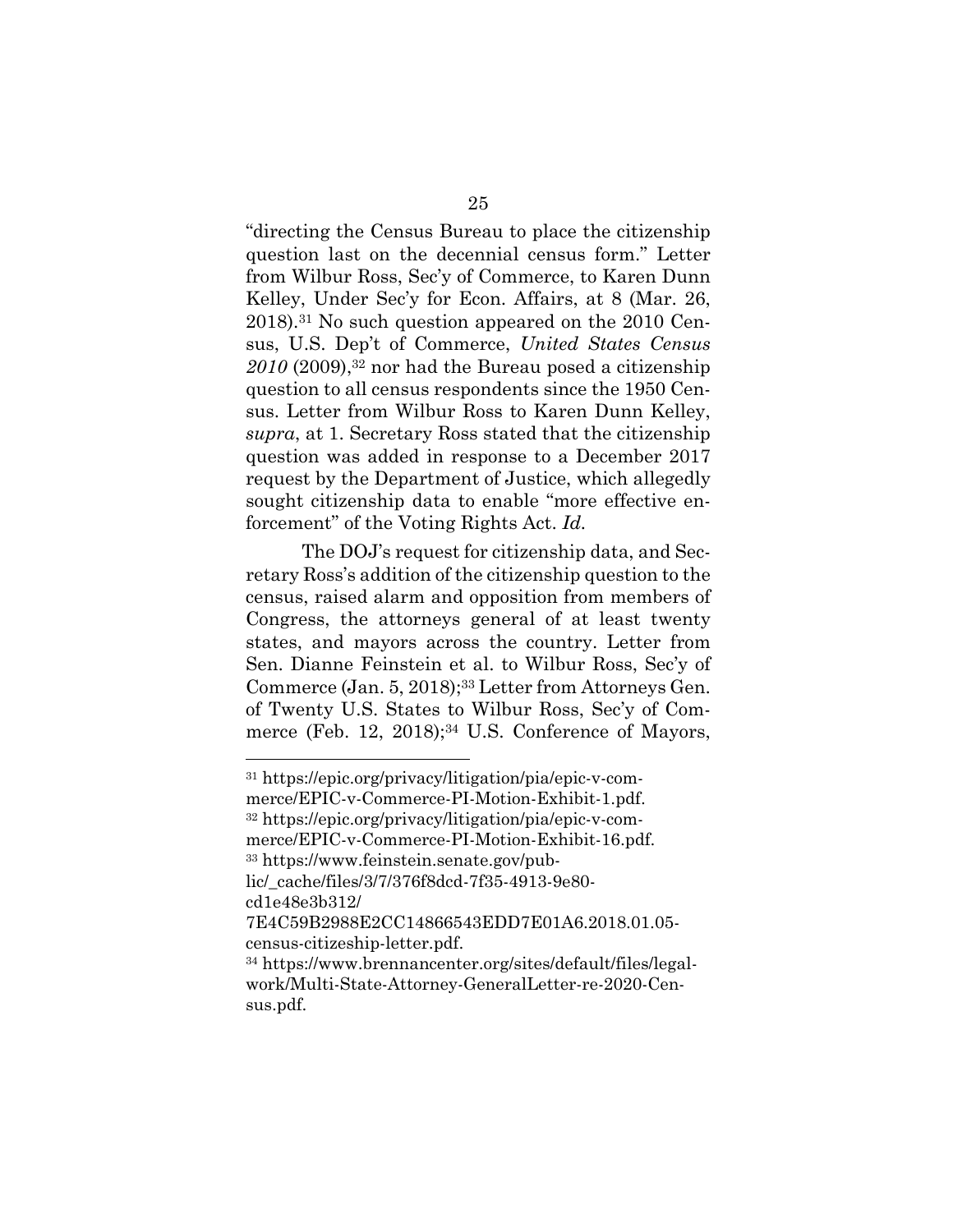*Nation's Mayors to Secretary Ross: Don't Politicize Census. Remove the Citizenship Question* (Mar. 27, 2018).<sup>35</sup> The decision was also challenged in a series of federal lawsuits brought by state attorneys general, nonprofit organizations, and U.S. residents. *See* EPIC, *EPIC v. Commerce (Census Privacy)* (2019).<sup>36</sup>

The collection of sensitive information by the Census poses significant privacy risks where the Government seeks to use that information for non-census purposes. For example, a Freedom of Information Act lawsuit, after 9/11, revealed that the Census Bureau had provided the Department of Homeland Security with a list of cities containing more than 1,000 Arab-American residents as well as a zip-code level breakdown of Arab-American populations throughout the United States, sorted by country of origin. Lynette Clemetson, *Homeland Security Given Data on Arab-Americans*, N.Y. Times (July 30, 2004);37 *see also* EPIC, *Department of Homeland Security Obtained Data on Arab Americans from Census Bureau* (2020).38 The Census Bureau and Customs and Border Protection subsequently revised their data request policies. Lynette Clemetson, *Census Policy on Providing Sensitive Data Is Revised*, N.Y. Times (Aug. 31, 2004).39 Still, many Americans are justifiably fearful that their

<sup>35</sup> https://www.usmayors.org/2018/03/ 27/nations-mayorsto-secretary-ross-dont-politicize-census-remove-the-citizenship-question/.

<sup>36</sup> https://epic.org/privacy/litigation/pia/epic-v-commerce/. <sup>37</sup> http://www.nytimes.com/2004/07/30/us/homeland-secu-

rity-given-data-on-arab-americans.html. 38 https://epic.org/privacy/census/foia. 39 http://www.nytimes.com/2004/08/31/us/census-policy-onproviding-sensitive-data-is-revised.html.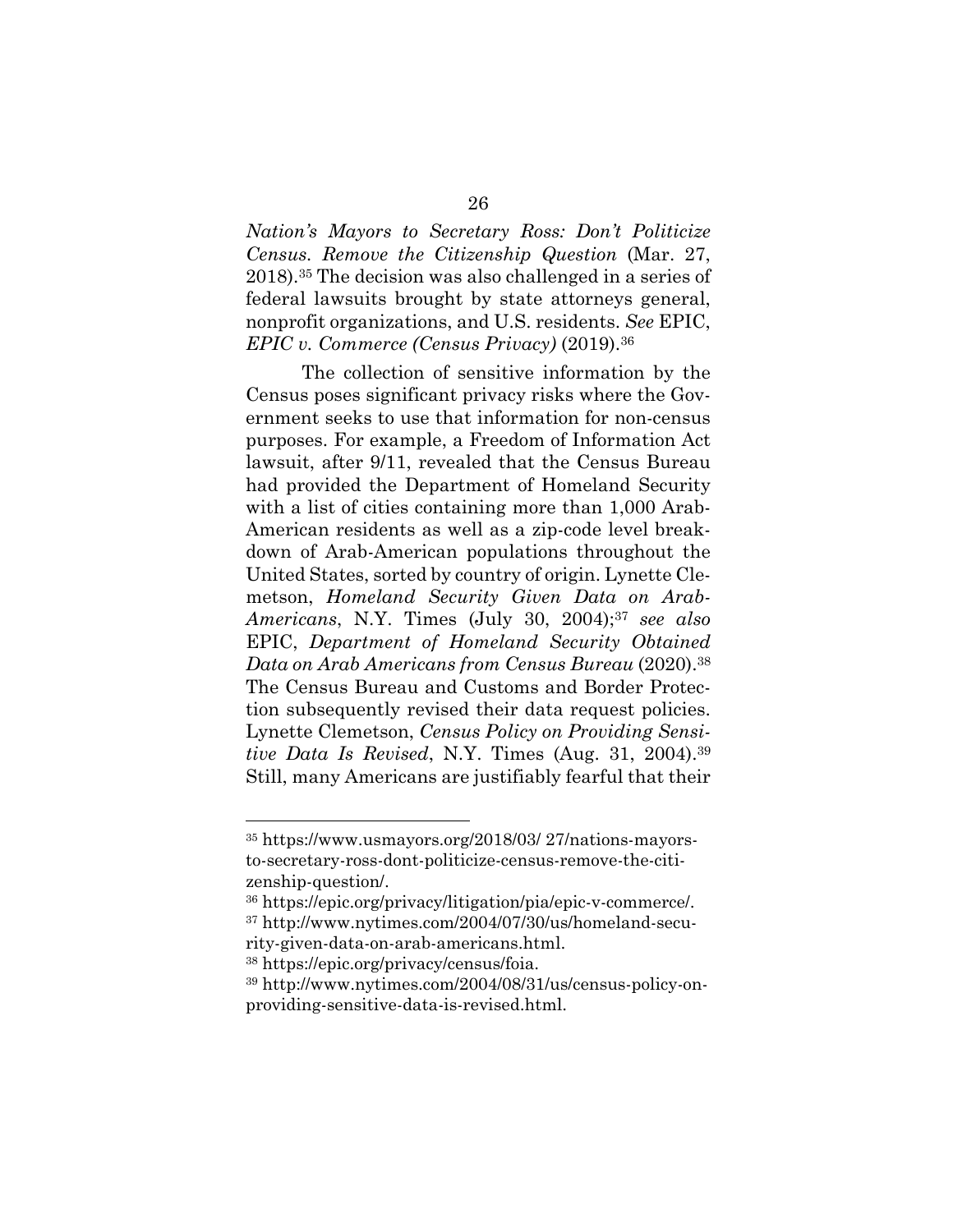census responses will be used against them by other federal agencies, which can lead individuals to provide false or incomplete information. Mikelyn Meyers, U.S. Census Bureau, *Presentation on Respondent Confidentiality Concerns and Possible Effects on Response Rates and Data Quality for the 2020 Census* (2017).40

There were similar concerns about the use of census data for non-census purposes in the first half of the 20th Century. The 1910 census law prohibited the use of information supplied by businesses for non-statistical, non-census purposes, but there was no such prohibition regarding individual citizen data. Act of July 2, 1909 (to provide for the expenses of the Thirteenth December Census, and for other purposes), ch. 2, § 25, 36 Stat. 1, 9. As a result, during World War I, the Census Bureau did in fact disclose census records to the Department of Justice and local draft boards to help enforce the draft. Margo Anderson & William Seltzer, *Challenges to the Confidentiality of U.S. Federal Statistics, 1910-1965*, 23 J Official Stat. 1, 6–7 (2007). Similarly, in 1920, the Department of Justice requested census data about individuals' citizenship for use in deportation cases. *Id.* at 8–9. In 1930, Congress passed a census law that would become known as Title 13, which prohibited the Census Bureau from publishing any data identifying individuals. Act of June 18, 1929 (to provide for the fifteenth and subsequent decennial censuses and to provide for apportionment of Representatives in Congress), ch. 28, § 11, 46 Stat. 21, 25. However, the Second War Powers Act weakened this restriction and permitted the Census Bureau in 1943 to provide the U.S. Secret Service with

<sup>40</sup> https://www2.census.gov/cac/nac/meetings/2017-11/Meyers-NAC-Confidentiality-Presentation.pdf.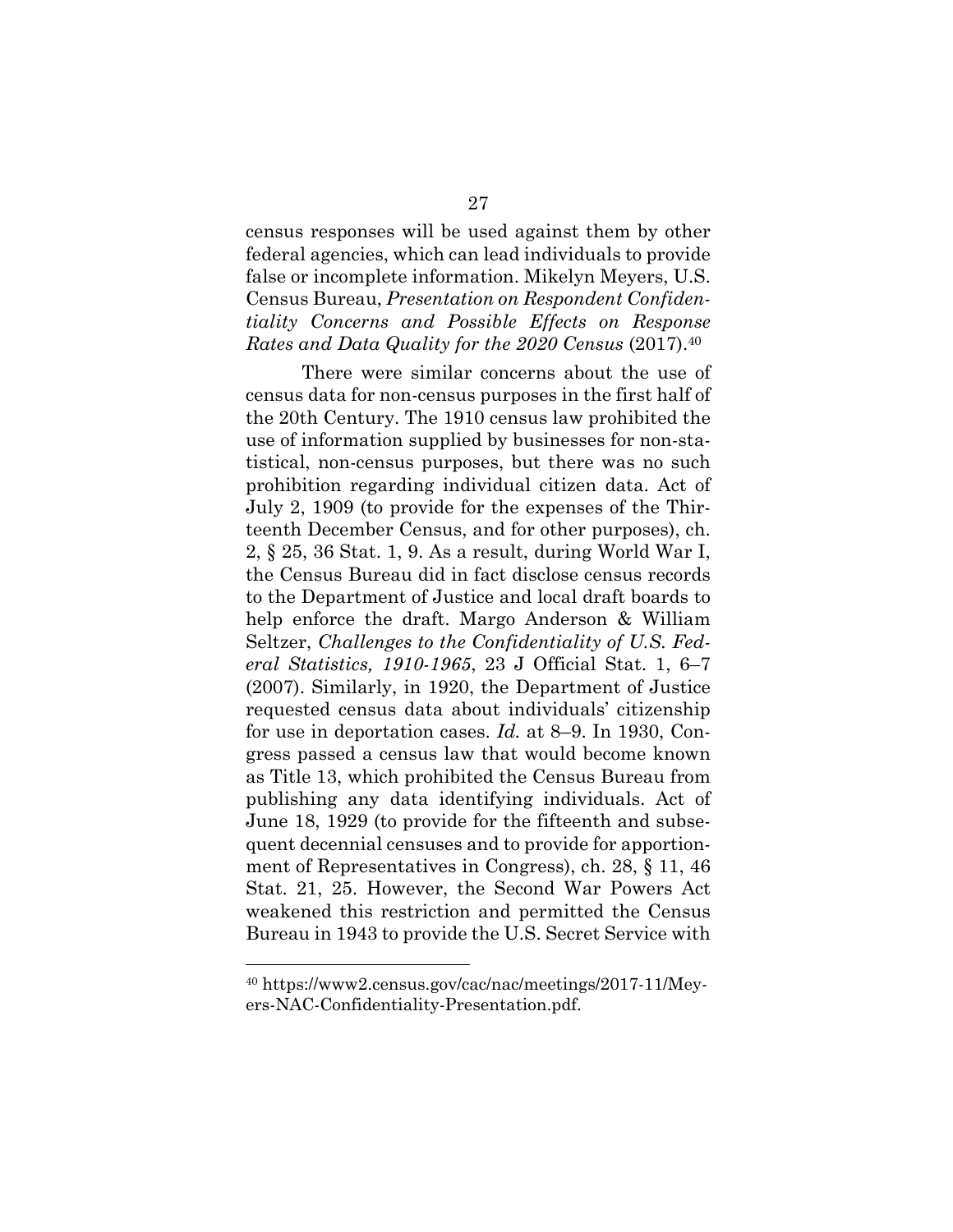the names, addresses, occupations, and citizenship status of every Japanese American residing in the Washington, D.C. area. Margo Anderson & William Seltzer, *Census Confidentiality Under the Second War Powers Act (1942-1947)* 16 (2007) (unpublished manuscript).<sup>41</sup> The Census Bureau also provided the War Department with census-block level data on Japanese-Americans residing in western states to facilitate their internment. Comm'n on Wartime Relocation & Internment of Civilians, *Personal Justice Denied* 104-05 (1982).

Given these historical misuses of census data, it was not difficult to see the risk posed by adding the citizenship question to the 2020 census. Communications between the Department of Commerce, the Department of Justice, and the White House indicated that the Government planned to use personal data obtained from the citizenship question for law enforcement purposes, unrelated to the preparation of the decennial census. *Dep't of Commerce*, 139 S. Ct. at 2574.

Indeed, when one of those lawsuits challenging the addition of the citizenship question reached this Court, the Court ruled that the Government's stated reasons for adding the citizenship question were "incongruent" with the evidence in the record. *Dep't of Commerce*, 139 S. Ct. at 2575. "Altogether, the evidence tells a story that does not match the explanation the Secretary gave for his decision," the Court wrote. *Id.* at 2575. Accordingly, the Court affirmed in part a lower court decision enjoining the addition of the

<sup>41</sup> *Available at* http://studylib.net/doc/7742798/census-confidentiality-under-the-second-war-powers.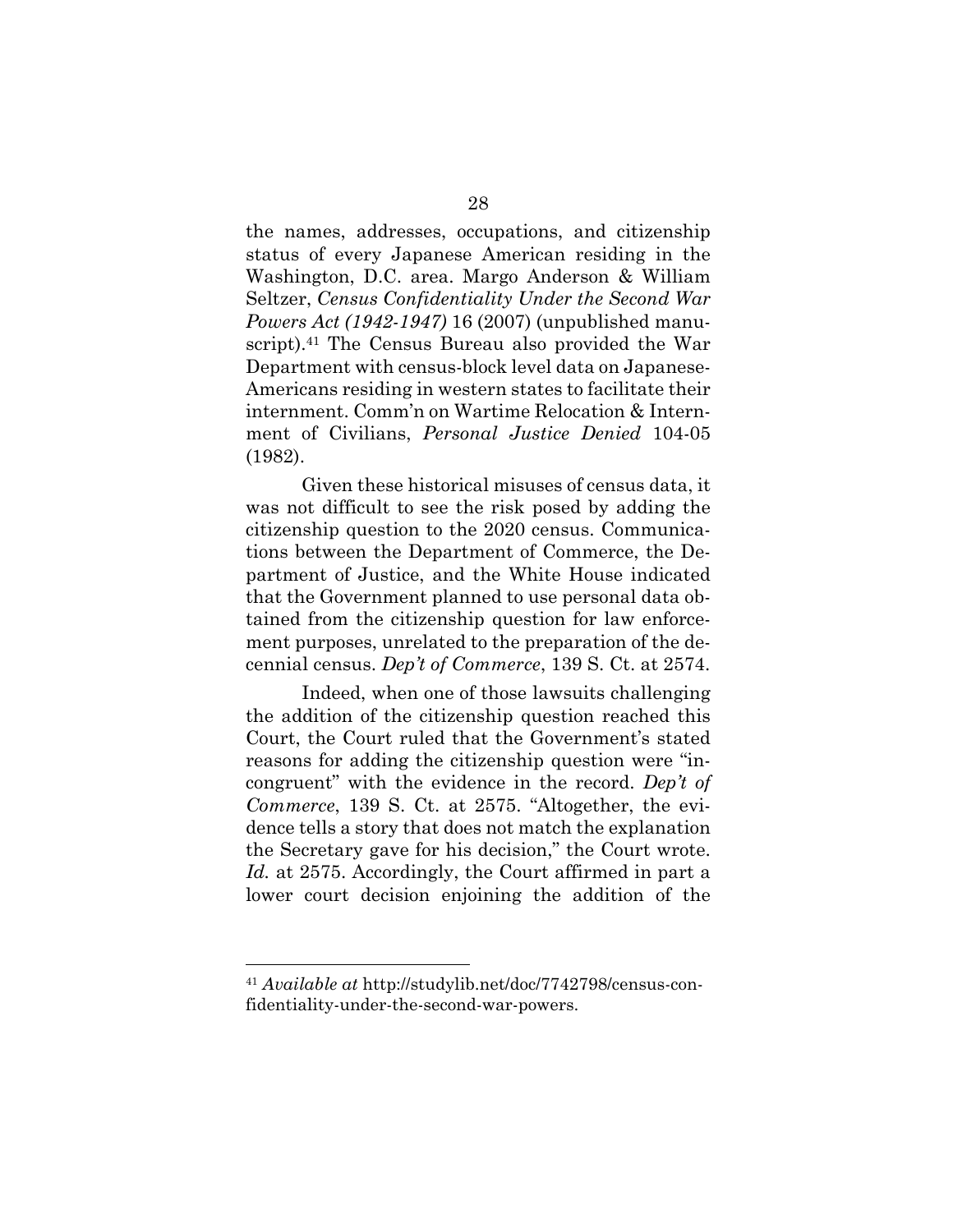citizenship question and remanded the case for further proceedings. *Id.* at 2576.

\*\*\*

Although the administration ultimately failed to collect voter records and citizenship status information, both efforts marked a shift toward inverted liberty: a state in which ordinary people are forced to disclose personal data to the government, while the President shields much of his financial affairs from public view. The Court should not permit this trend to continue.